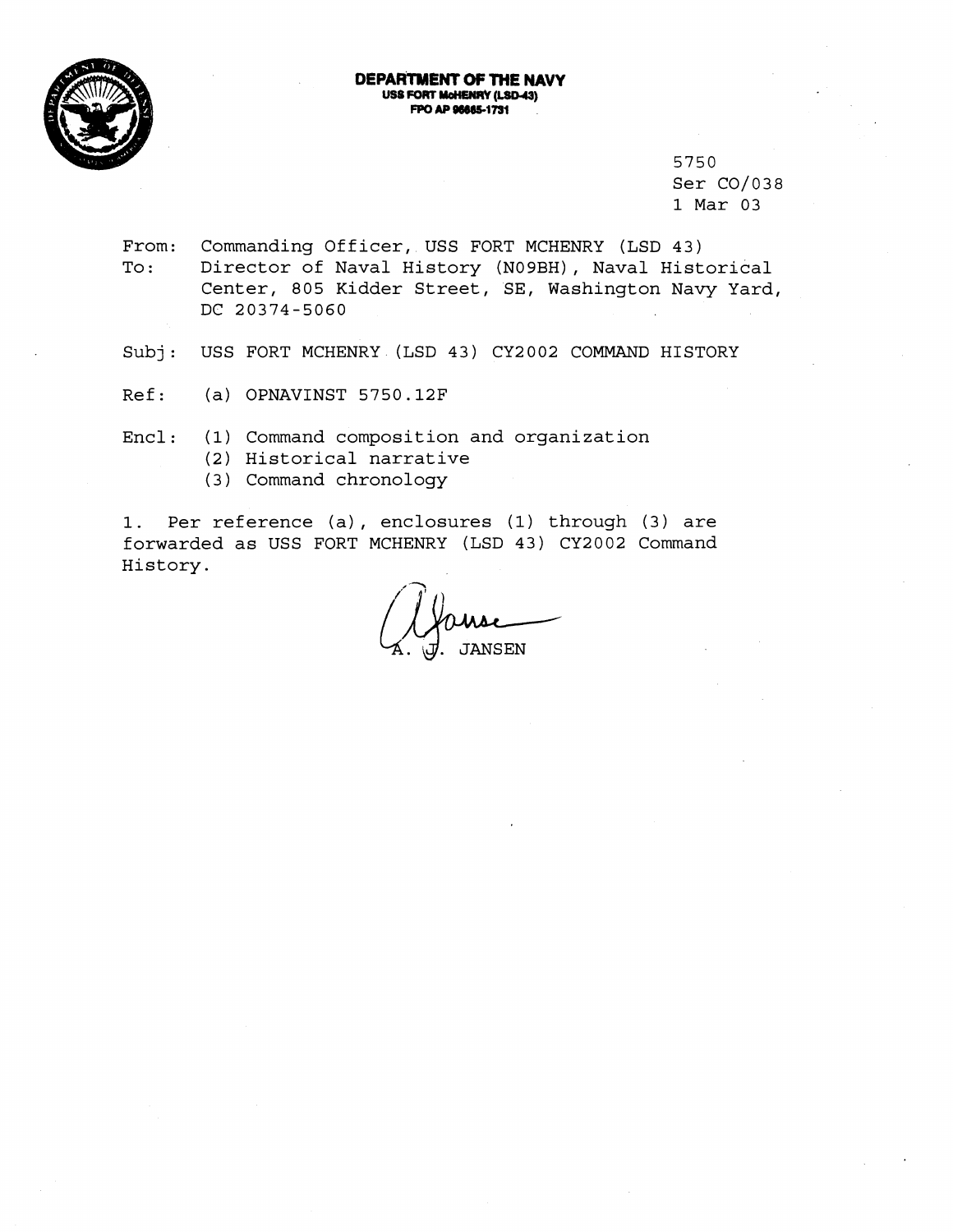## COMMAND COMPOSITION AND ORGANIZATION

1. MISSION: USS FORT MCHENRY's mission is to transport United States Marines with their combat equipment to designated areas around the world and to launch and support assault landing craft [Landing Craft, Air Cushion (LCAC); Landing Craft Unit (LCUO; Amphibious Assault Vehicle (AAV)] and helicopters during amphibious operations against a hostile shore.

USS FORT MCHENRY accomplishes her mission through the use of a well deck and flight deck. After leaving FORT MCHENRY, helicopters and landing craft are directed towards the shore by FORT MCHENRY's Combat Information Center.

|  |  | ORGANIZATION AND STRUCTURE: COMNAVSURFPAC SAN DIEGO CA |
|--|--|--------------------------------------------------------|
|  |  | COMPHIBGRU ONE                                         |
|  |  | COMPHIBRON ELEVEN                                      |
|  |  | USS FORT MCHENRY                                       |

2. COMMANDING OFFICER: Commander Adrian J. Jansen, USN

Encl (1)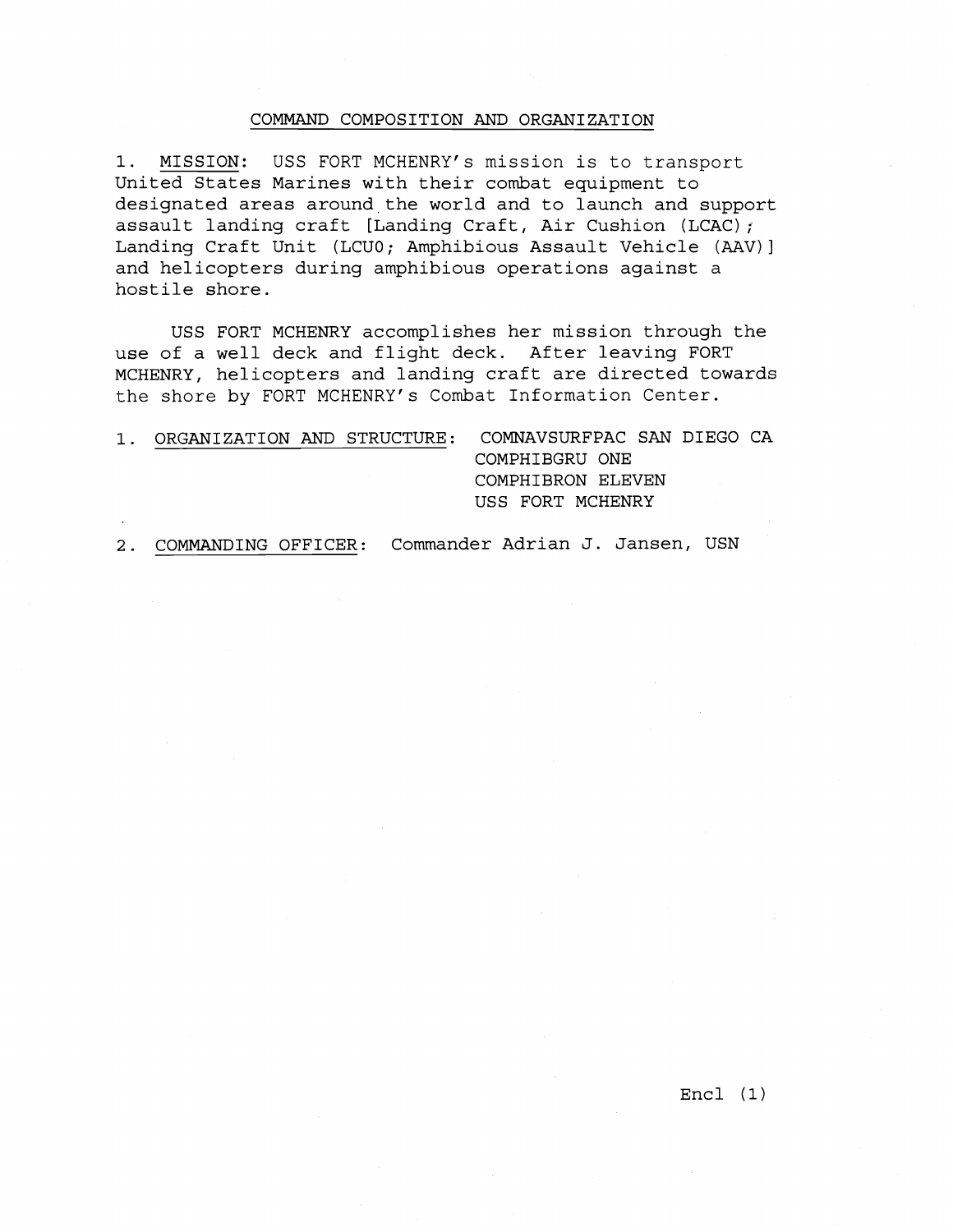## HISTORICAL NARRATIVE FOR CY2002

- 01 17 Jan FORT MCHENRY spends this period in Sasebo, Japan. The second-half of FORT MCHENRY's standdown period takes place. Even with a holiday standdown the work pace is still hectic. A diesel inspection on #1A MPDE and #2 SSDG takes place during this leave period. Additionally, the ship receives an IT21 upgrade and a CSOSS installation.
- <sup>18</sup> 28 Jan When the ship's full complement returns to work after the holiday leave period the work pace quickens. There are many new sailors to training. FORT MCHENRY returns to work with a Damage Control Marathon, an event that helps to prepare the ship for FEP. In addition to the marathon, the ship has the chance to welcome many new Petty Officer to its rank and file when many 3<sup>rd</sup> Class Petty Officers are frocked. Finally, the ship ends this busy period with a fast cruise, which helps the crew prepares for the upcoming underway period.
- 28-31Jan The ship returns to sea and is enroute to Okinawa, Japan. After a brief stop in Okinawa FORT MCHENRY will continued on to Hong Kong. While underway the ship takes advantage of this underway period to train for FEP. For many days FORT MCHENRY' s sailors conduct drills such as man overboard, loss off steering, EMCON, ECC and general quarters. All of these drills will helped the ship pass FEP. In addition to the drill FORT MCHENRY conducts a CIWS/small arms PACFIRE .
	- 3 1 Jan FORT MCHENRY has the chance to commission ENCS (SW) to CW02 and to witness its Command Master Chief reenlistment ceremony.
	- **<sup>1</sup>** 4 Feb FORT MCHENRY is on its way to Hong Kong. Again this at sea period is used for

Encl (2)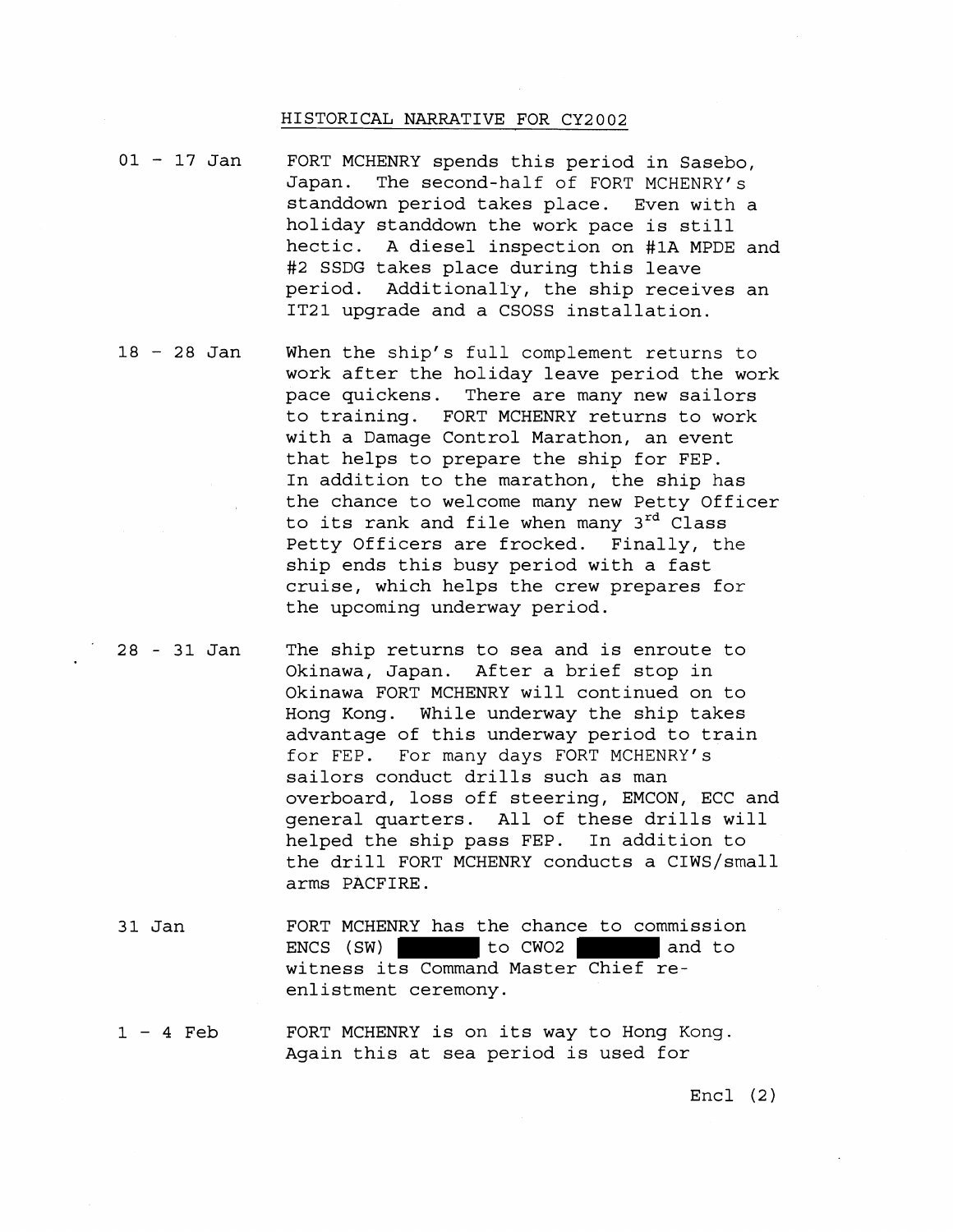training and drills. The transit towards Hong Kong includes a passage through the Taiwan Strait, which is part of Navy's Freedom of Passage program. Finally, the ship's Force Protection Officer, LTig Fernandez, conducts a Force Protection Standdown to prepare the ship for its time in Hong Kong.

- <sup>4</sup> 9 Feb FORT MCHENRYfs Sailors enjoyed liberty in Hong Kong.
- <sup>9</sup> 13 Feb FORT MCHENRY completes TSTA C in preparation for FEP.
- <sup>13</sup> 1 Mar Upkeep in Sasebo, Japan. The ship continues to make preparations for FEP. Rear Admiral Ruehe, CTF 76, and Rear Admiral (sel) Brooks visited FORT MCHENRY. Additionally, LCDR Manning relieved LCDR Blake as FORT MCHENRY's Executive Officer.
- <sup>2</sup> 4 Mar FORT MCHENRY successfully completed FEP.
- 5 17 Mar FORT MCHENRY participated in BLUE/GREEN Work<br>Uns with the Marines of 31<sup>st</sup> MEU(SOC). The Ups with the Marines of 31<sup>st</sup> MEU(SOC). ship conduct such evolutions such as LCU, LCAC and **AAV** Launches. Additionally, the ship proceeded to Iwo Jima to take part in the Commemoration.
- <sup>19</sup> 28 Mar The ship participated in Exercise FOAL EAGLE 2002. FORT MCHENRYfs Sailors and Marines trained with their South Korean counterparts.
- 28 Mar 10 Apr FORT MCHENRY completed exercises with their Marines counterpart in ARGEX/SOCEX. Additionally, the ship was successful in launching RAM for the first time.

<sup>11</sup>- 17 Apr Upkeep in Sasebo, Japan

18 Apr - 6 May FORT MCHENRY participated in Exercise BALIKATAN. The exercise took place in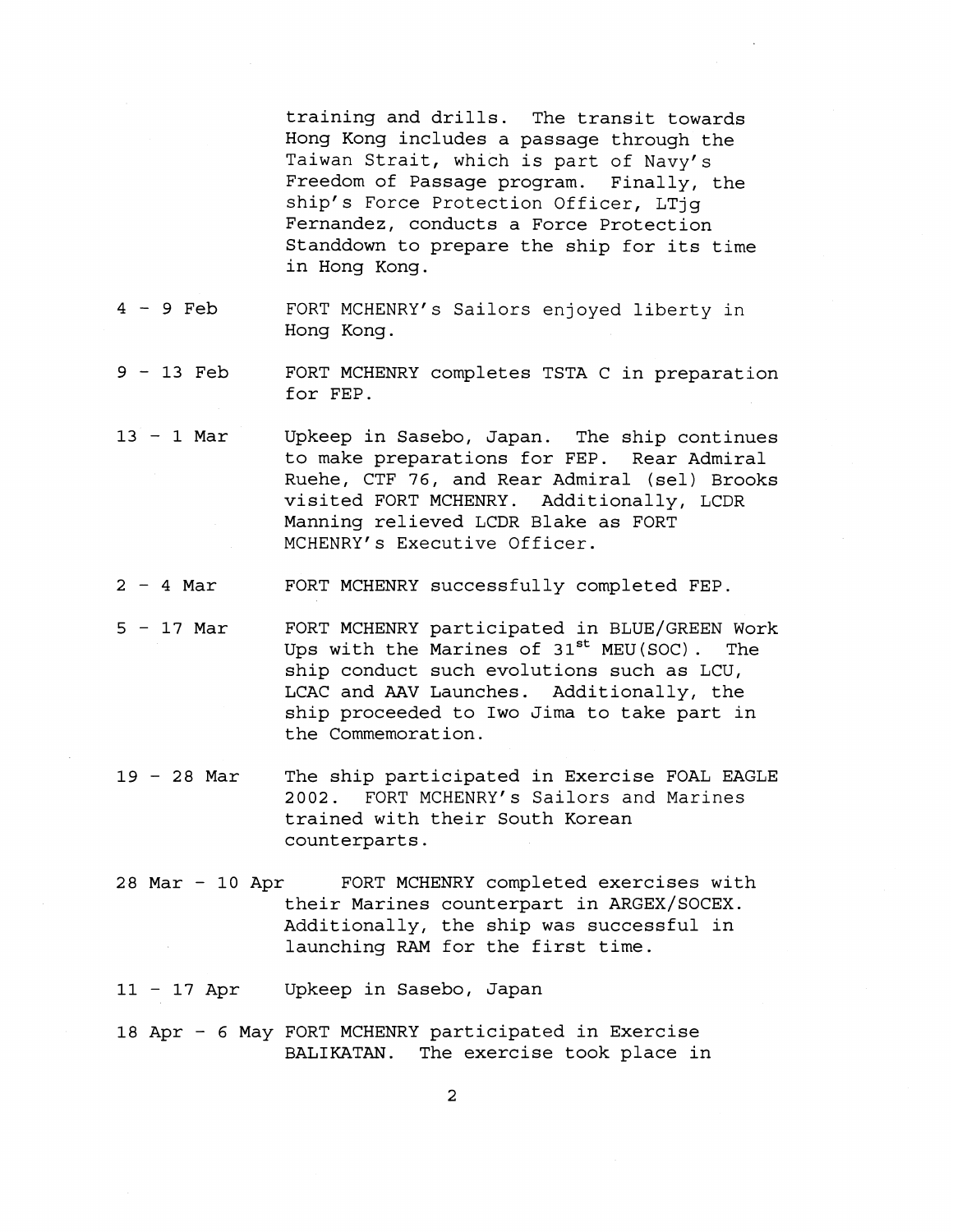Manila, the Philippines. The ship's sailors helped cross trained with their Filipinos counterpart.

- $7 28$  May FORT MCHENRY proceeded to Exercise COBRA GOLD 02. Like BALIKATAN, the ship's crew helped trained their Thai counterparts. The crew had some Rest and Relaxation time in Pattaya, Thailand.
- 29 May 8 Jun The ship returned to Hong Kong and the crew received some more R and R time.
- <sup>9</sup> 17 Jun ESSEX ARG was diverted to Singapore as part of Operation BEVEL EXPRESS.
- <sup>18</sup> 28 Jun FORT MCHENRY finally returned Sasebo, Japan.
- 29 Jun 8 Jul During this time span, FORT MCHENRY's crew have the chance to interact with Army personnel during Exercise NEPTUNE THUNDER. Additionally, the ship proceeded to Vladivostok, Russia to participate in Exercise COOPERATION-FROM-THE-SEA.
- <sup>8</sup> 15 Jul A brief upkeep period in Sasebo, Japan.
- <sup>16</sup> 26 Jul FORT MCHENRY participated in Operation ENDURING FREEDOM. The ship Backload equipment from Basilan, the Philippines. The ship managed to complete the evolution 2 days earlier than allotted.
- 27 Jul 6 Sep FORT MCHENRY spent the longest time in port since January during this period. The schedule continued to be busy with SMI, 3M BLA and SM1(SW) Cation's retirement ceremony. In addition, plans were being finalized for the upcoming DSRA.
- <sup>7</sup> 28 Sep FORT MCHENRY participated in another BLUE/ GREEN Work-ups, ARGEX/SOCEX. During this period the ship also went through it's AST .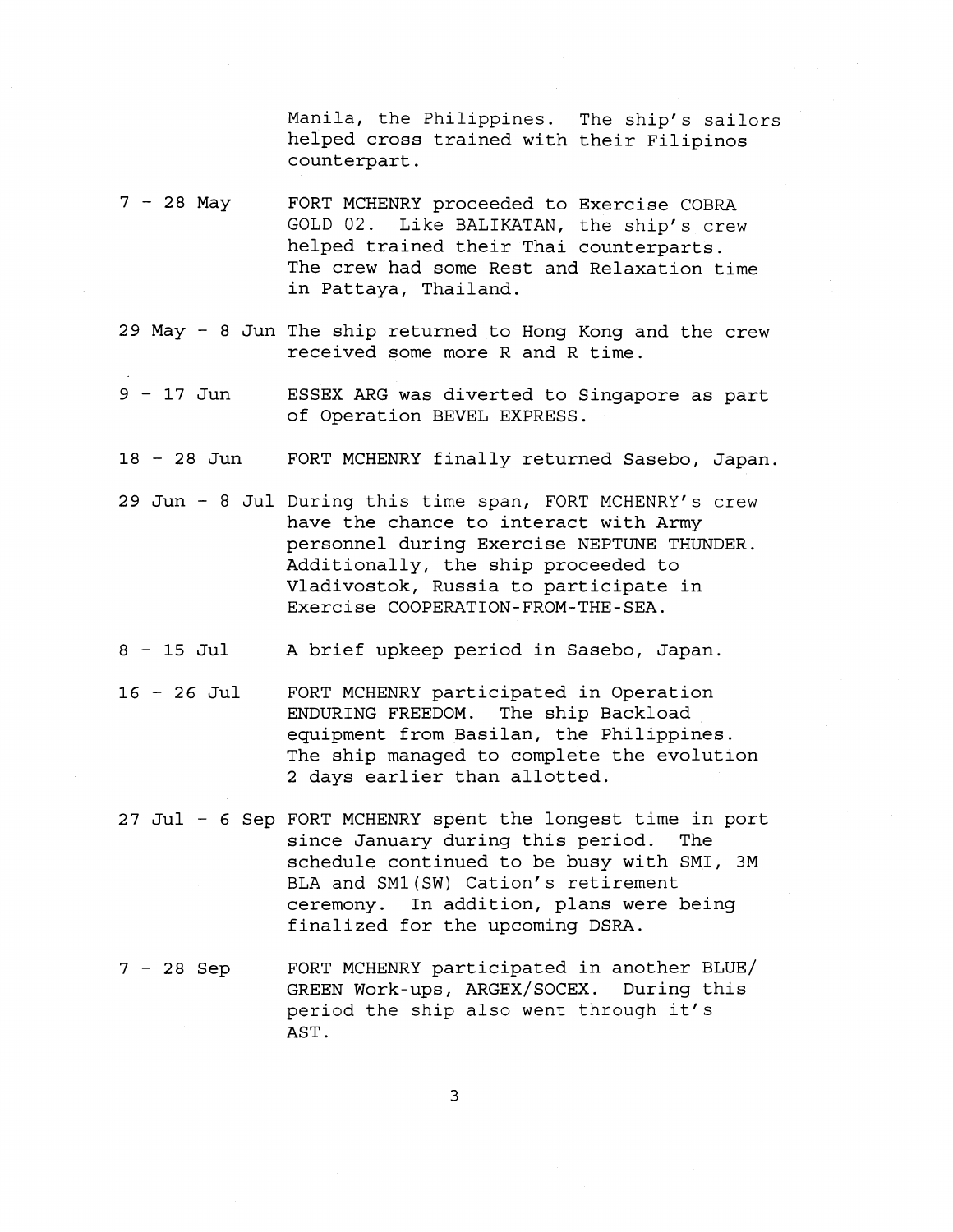**28 Sep** - **21 Nov The ship entered DSRA. Many major systems were installed and many equipment were repaired.** 

**22 Nov** - **30 Dec The ship completed DSRA on 22 Nov and completed SRA on 16 Dec. FORT MCHENRY successfully completed Sea Trial. The First Holiday Standdown Leave Period Began 19 Dec.**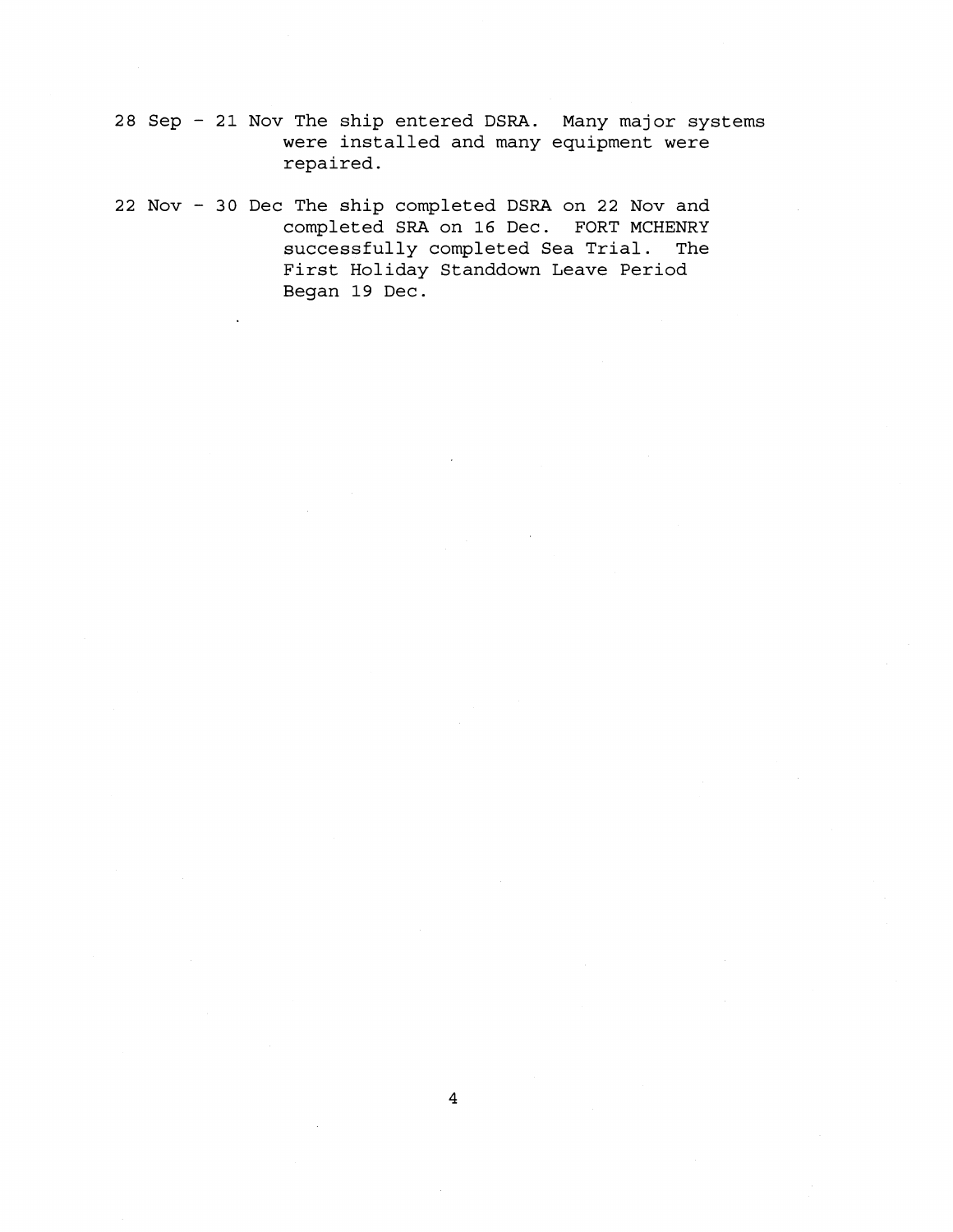# COMMAND CHRONOLOGY

| 01 - 28 Jan   | Inport Sasebo, Japan                             |
|---------------|--------------------------------------------------|
| $01 - 17$ Jan | Second standdown period                          |
|               | PRT Risk Factor Screening                        |
| $03$ Jan      | SRA Production Meeting                           |
| 04 Jan        | Menu review board                                |
| $07 - 21$ Jan | #1A MPDE and #2 SSDG Diesel Inspection           |
| 07 Jan        | Diesel Inspection In-Brief                       |
|               | ESWS Committee meeting                           |
| $09$ Jan      | CPR Certification                                |
| $10$ Jan      | IT21 Upgrade                                     |
| 16 Jan        | CSOSS Familiarization                            |
| 17 Jan        | E-7 Exam                                         |
|               | Last Day of Holiday Leave                        |
| 18 Jan        | All Hands Captain's Call, Turntable              |
| 21 Jan        | Martin Luther King Day, Holiday Routine          |
|               | Commence six-duty section routine                |
| 22 - 24 Jan   | Petty Officer Indoctrination                     |
| $22 - 23$ Jan | Damage Control Marathon                          |
| 22 Jan        | SRF Tour-CO, CHENG and DCA                       |
| $23$ Jan      | Martin Luther King Commemorative<br>Program      |
|               | Burger and Bowling, Spare Time Bowling<br>Center |

Encl (3)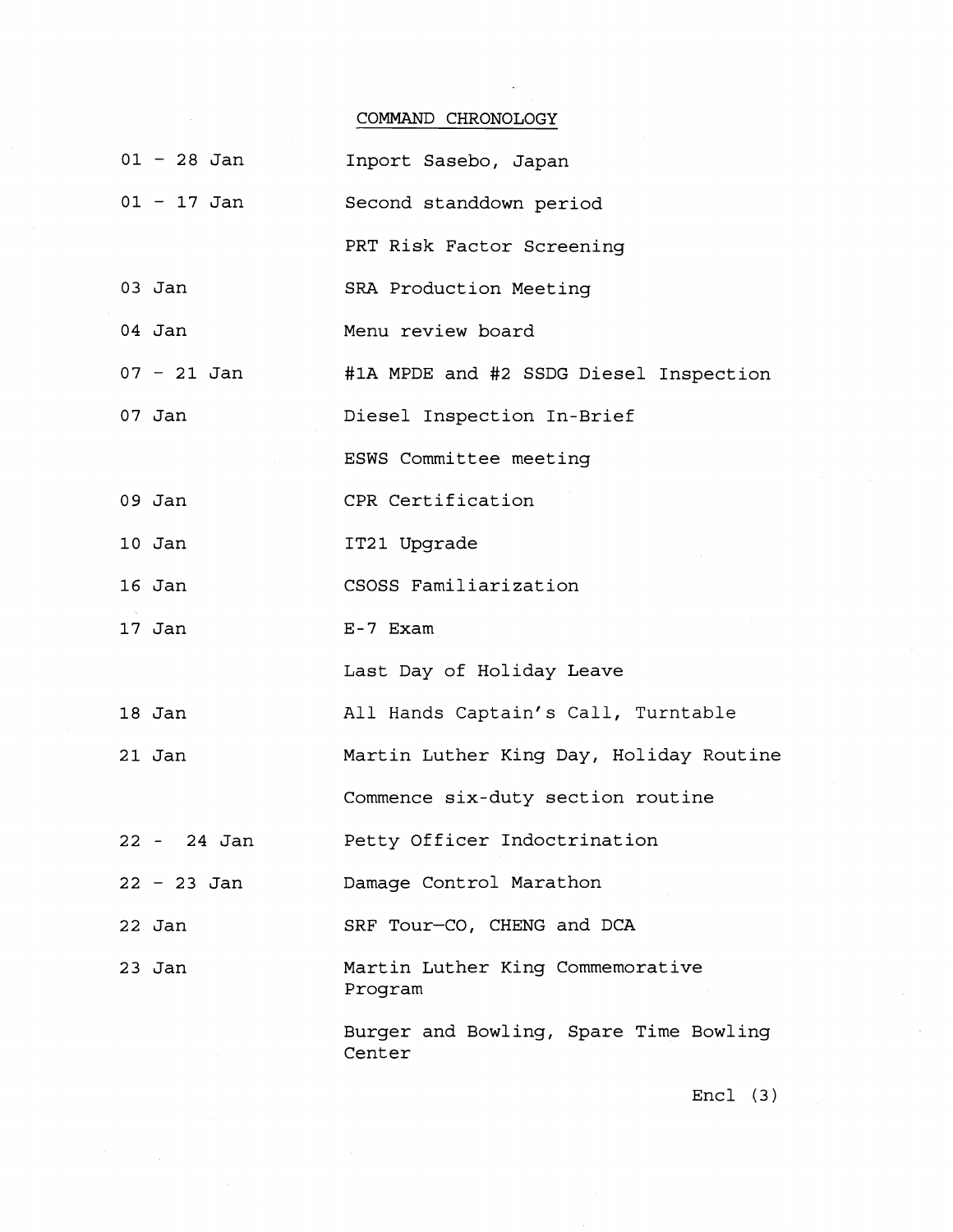| 24 Jan            | Work Definition Meeting                                      |
|-------------------|--------------------------------------------------------------|
| $25$ Jan          | Fast Cruise                                                  |
|                   | ITT Scenario                                                 |
|                   | GQ                                                           |
|                   | Captain's Call, Turntable                                    |
|                   | Petty Officer Frocking Ceremony                              |
|                   | Ombudsman Turnover                                           |
| $28 - 31$ Jan     | Underway, enroute White Beach, Okinawa,<br>Japan             |
| $28$ Jan - 04 Feb | Industrial hygiene survey                                    |
| $28 - 29$ Jan     | CSMP Scrub with Port Engineer                                |
| $28$ Jan          | Ammo onload while anchored at Anchorage<br>39                |
|                   | Swept channel and loss of gyro drill                         |
|                   | Man overboard mustering drill                                |
|                   | GQ                                                           |
|                   | Diesel Trend, 1A MPDE                                        |
| 29 Jan            | Loss of steering drill                                       |
|                   | Flight Deck crash training and drill                         |
|                   | EMCON drill                                                  |
|                   | ECC Drills                                                   |
| $30$ Jan          | Man overboard drill, Forecastle and<br>Small Boat recoveries |
|                   | Loss of steering drill                                       |

 $\overline{\mathbf{c}}$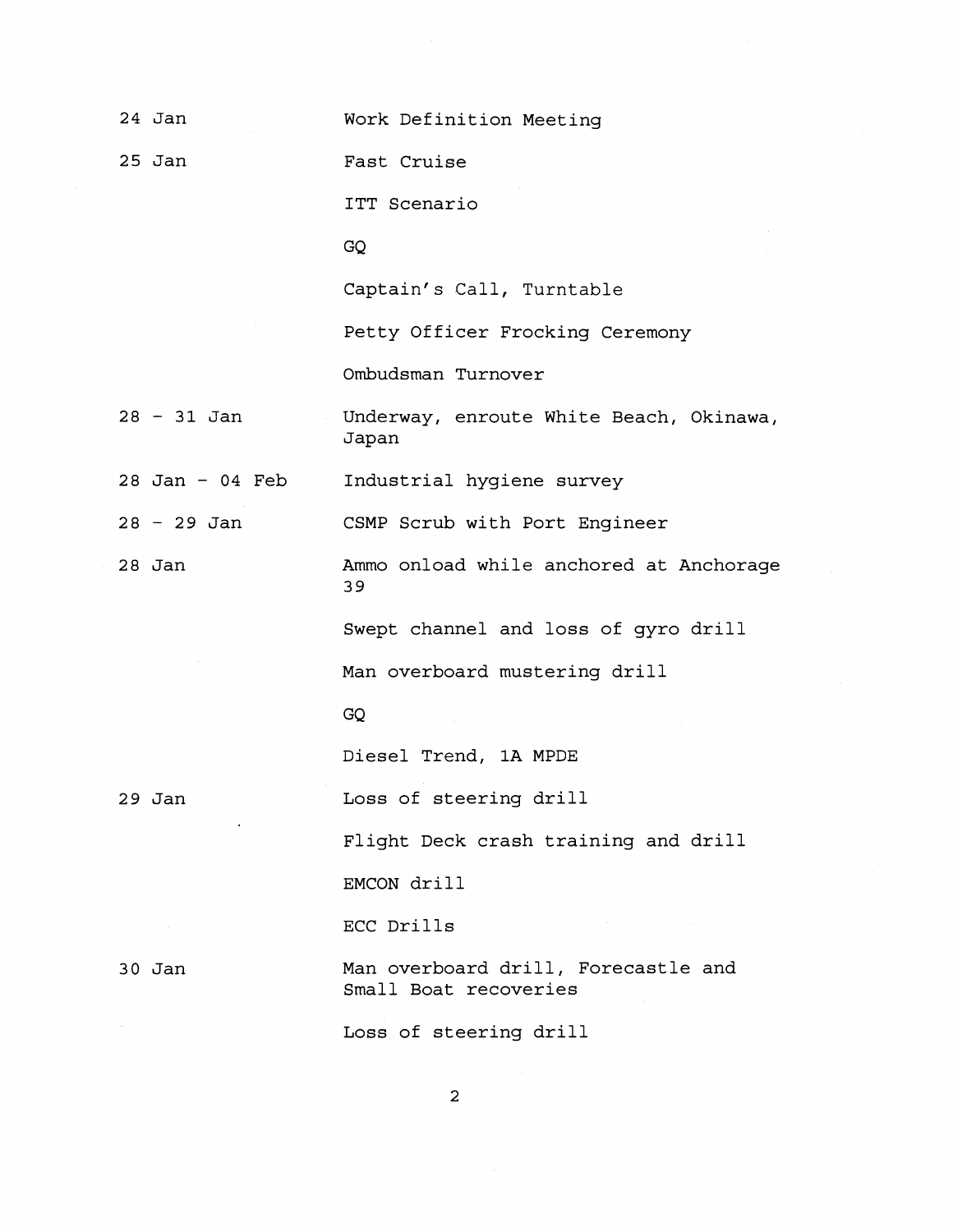CIWS/Small arms PACFIRE

Electronic Casualty Drill, Radar Room

ECC drills

31 Jan - **01** Feb Moored, White Beach

3 1 Jan ITT Scenario

**GQ** 

Flying Squad Drill

Moored, White Beach, Okinawa

Commissioning Ceremony, ENCS (SW)

Re-enlistment Ceremony, CMDCM (SW) Halton

Joint Wardroom and CPO Hail

Underway, enroute Hong Kong

**01** Feb

**<sup>01</sup>**- **04** Feb

ECC Drills

Swept channel, low visibility and loss of gyro drills

Electronic casualty drill

Flying Squad drill

EMCON drill

Satellite Vulnerability drill (SATWL)

**02** Feb

Force protection standdown

Enter Taiwan Strait

Retard clock to' -8H

 $\overline{3}$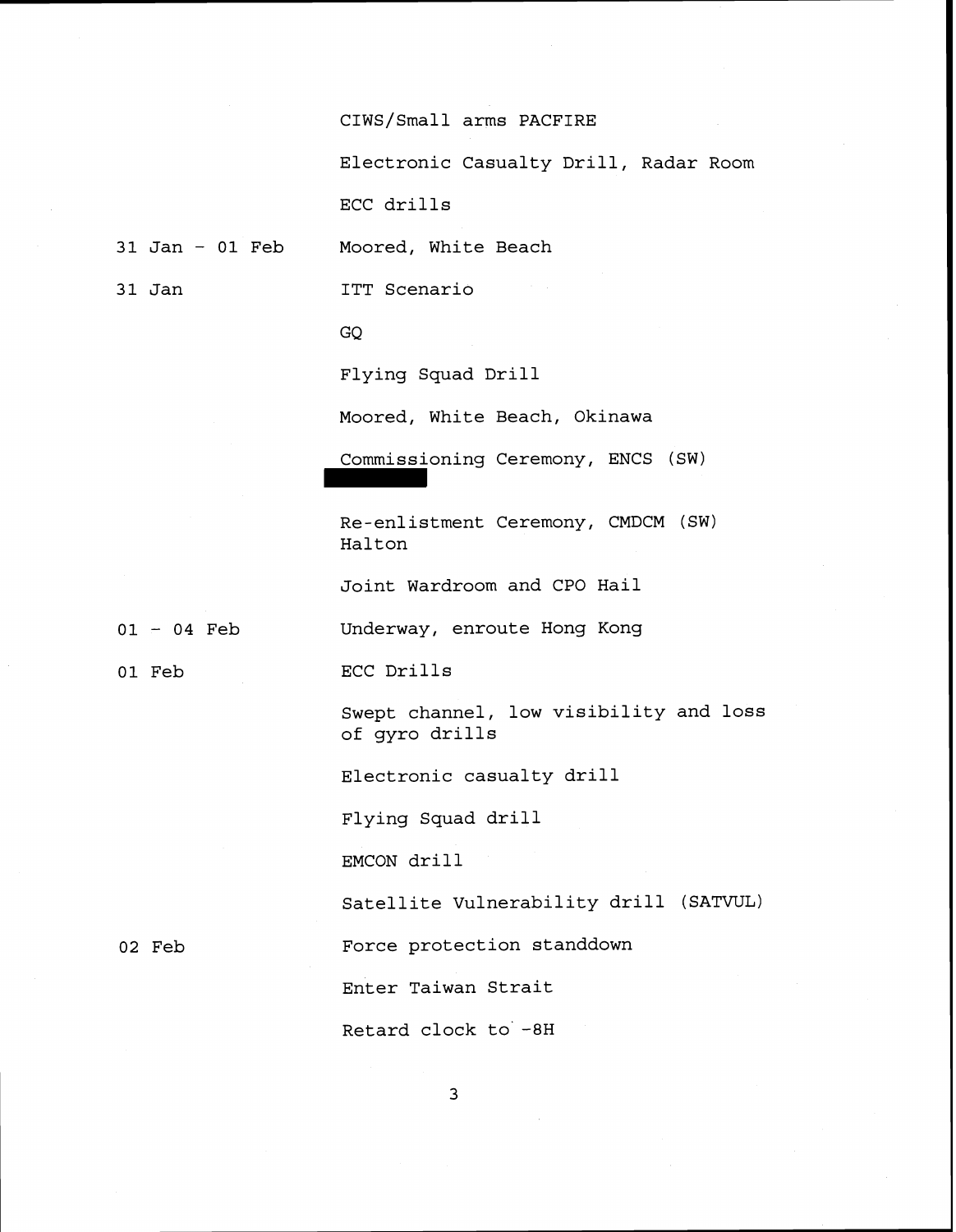|                  | SNOOPY Team drill                     |
|------------------|---------------------------------------|
| 03 Feb           | Exit Taiwan Strait                    |
|                  | Holiday routine                       |
|                  | ITT Scenario                          |
|                  | GQ                                    |
|                  | ECC drills                            |
|                  | EMCON drills                          |
| 04 - 09 Feb      | Anchor, Hong Kong Harbor              |
| 05 Feb           | Reception for Wardroom, American Club |
|                  | Distinguished Visitors Luncheon/Tour  |
| 06 Feb           | COLA reception                        |
| 07 Feb           | <b>COMREL</b>                         |
| 08 Feb           | Liberty expired for all hands at 2359 |
| 09 - 13 Feb      | Underway, enroute Sasebo, Japan       |
|                  | TSTA C                                |
| 09 Feb           | TSTA C commences                      |
|                  | Emergency Sortie drill                |
| 12 Feb           | CIWS PACFIRE                          |
|                  | Underway Replenishment                |
| 13 Feb $-$ 1 Mar | Inport Sasebo, Japan                  |
| 13 Feb           | Moored Sasebo, Japan                  |
| 14 Feb           | Field Day (All hands)                 |
| 18 Feb           | Holiday Routine, President's Day      |
|                  | 4                                     |
|                  |                                       |

 $\cdot$ 

 $\hat{\mathcal{L}}$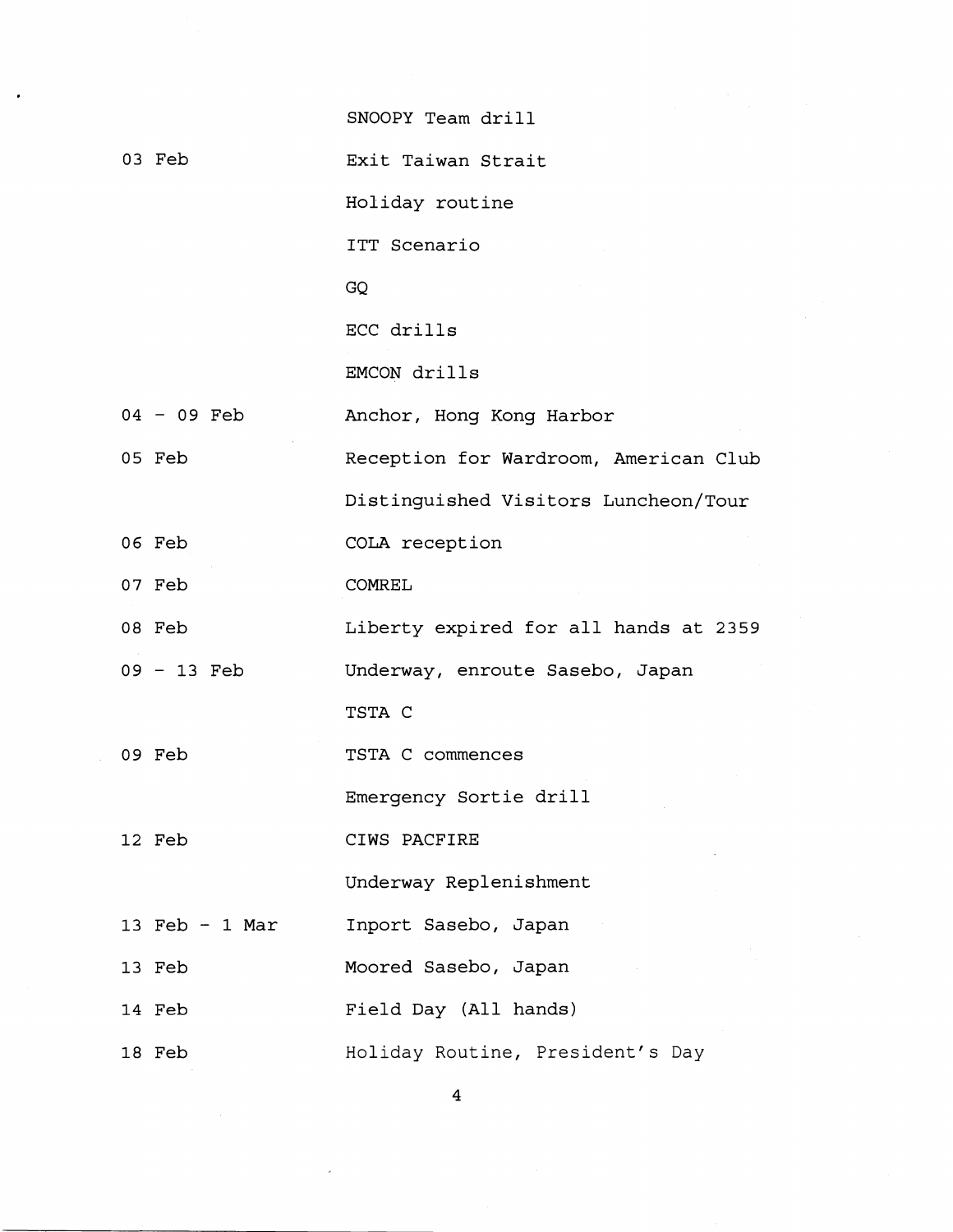| 20 Feb      | Rear Admiral Schultz visits ship                         |
|-------------|----------------------------------------------------------|
| 21 Feb      | CBR-D Drill, ITT Scenario                                |
|             | Rear Admiral (sel) Brooks visits ship                    |
| 27 Feb      | Wardroom/CPO Function, Nimitz Park                       |
| 28 Feb      | ITT Drill                                                |
| 1 Mar       | LCDR Manning relieves LCDR Blake as<br>Executive Officer |
| $2 - 4$ Mar | FEP                                                      |
| 2 Mar       | Underway enroute White Beach, Okinawa,<br>Japan          |
|             | Embark LCUs                                              |
|             | Ammo onload                                              |
|             | Drills for FEP                                           |
| 3 Mar       | Drills for FEP                                           |
| $4 - 7$ Mar | Inport White Beach, Okinawa, Japan .                     |
|             | Troops onload                                            |
| 4 Mar       | Completed FEP                                            |
|             | Launch LCUs                                              |
|             | Moored White Beach, Okinawa, Japan                       |
| 5 Mar       | $E-6$ exam                                               |
|             | CTF76 Change of Command                                  |
|             | Fuel Onload                                              |
| 7 - 17 Mar  | Blue/Green Work-ups                                      |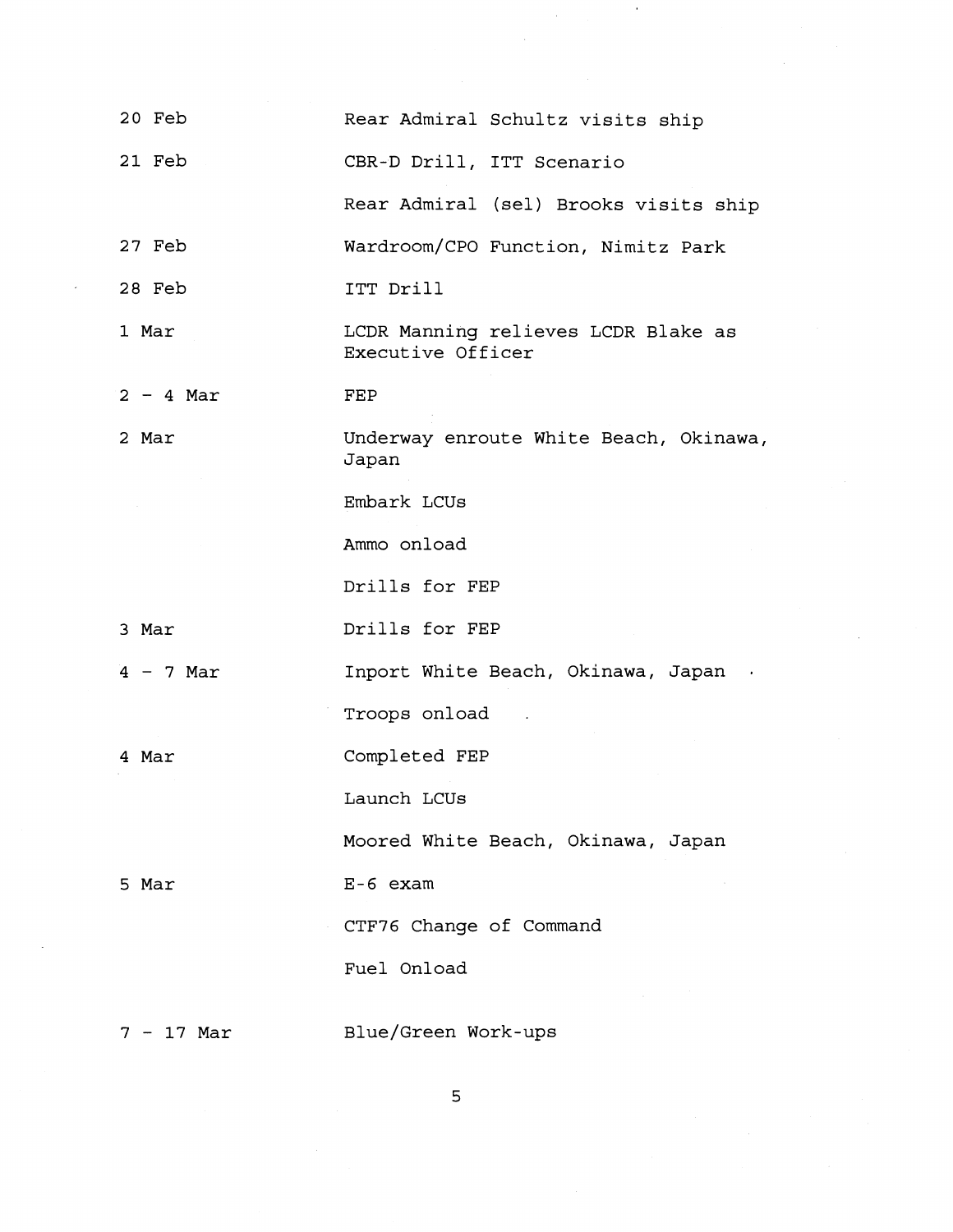7 Mar

Man overboard drills

Wet well operations VBSS

8 Mar Flight operations

LCU and LCAC operations

9 Mar

Flight operations

LCU operations

VBSS

10 Mar

Night Helo Ops

Flight Ops

Imitative Deception

**JAMEX** exercises

11 Mar

NIXIE Stream

EMCON drills

Flight Ops

PHOTOEX

Terrorist A/C Attack Drill

12 Mar

LCU ops

E-5 exam

Arrival, Iwo Jima

Flight Ops

LCAC Ops

Engineering Drills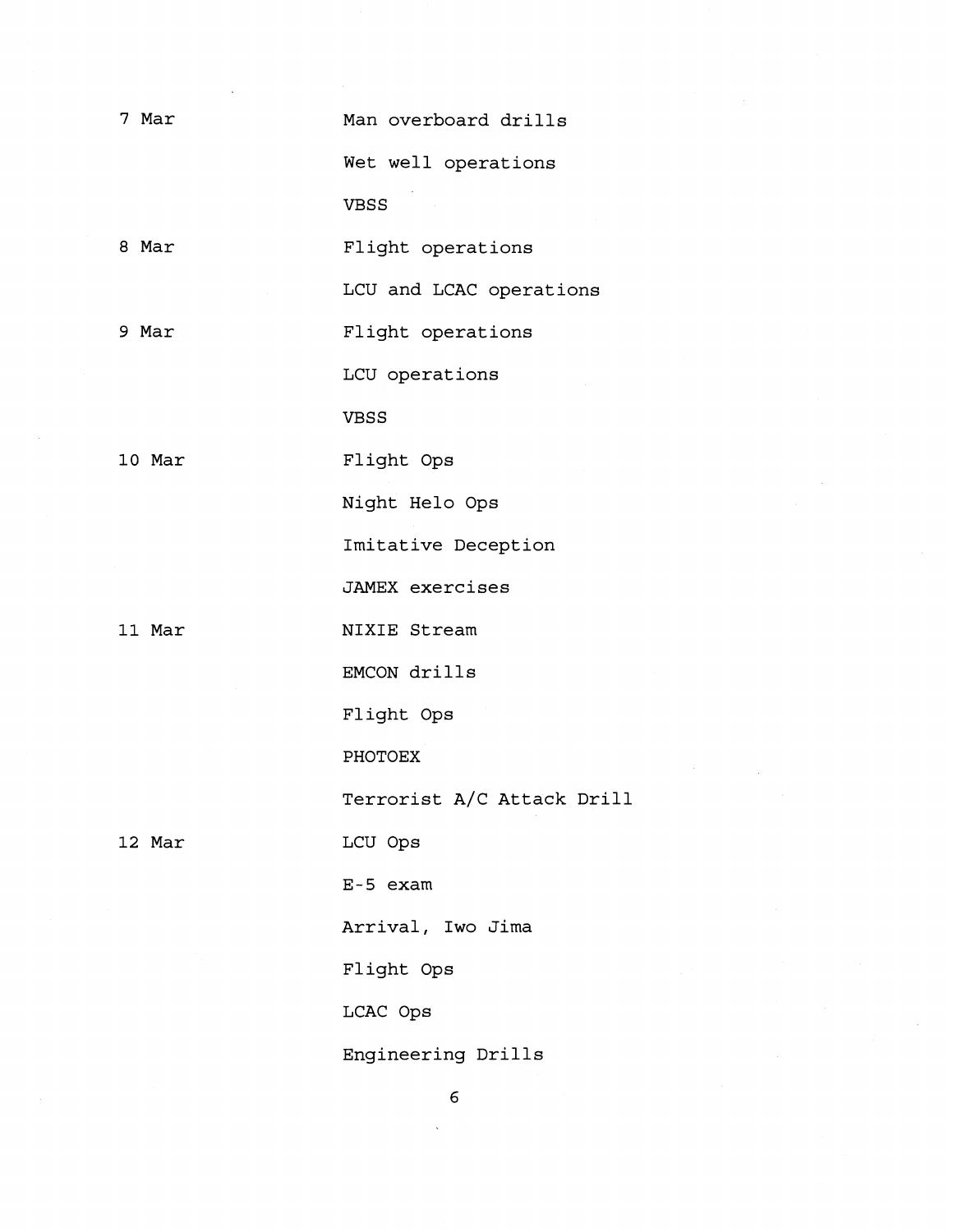| 13 Mar        | Iwo Jima Commemoration Rehearsal            |
|---------------|---------------------------------------------|
|               | Amphibious Ops                              |
| 14 Mar        | Flight Ops                                  |
|               | RAMEX Rehearsal                             |
|               | Iwo Jima Commemoration                      |
|               | Amphibious Ops                              |
|               | Backload                                    |
| 15 Mar        | <b>VBSS</b>                                 |
|               | Flight Ops                                  |
|               | <b>SAREX</b>                                |
|               | TARBS Exercise                              |
| 16 Mar        | CIWS PACFIRE                                |
|               | .50 cal, 25mm and CHAFF Firing              |
|               | EMCON drills                                |
| 17 Mar        | Flight Ops                                  |
|               | Steel Beach Picnic                          |
|               | <b>SVBSS</b>                                |
| $19 - 27$ Mar | Exercise FOAL EAGLE, Pohang, South<br>Korea |
| 19 Mar        | E-4 exam                                    |
|               | MCC Test "1"                                |
|               | ES Detection and Analysis                   |
| 20 Mar        | Anchored Pohang, South Korea (morning)      |

 $\mathbf{7}$ 

 $\ddot{\phantom{0}}$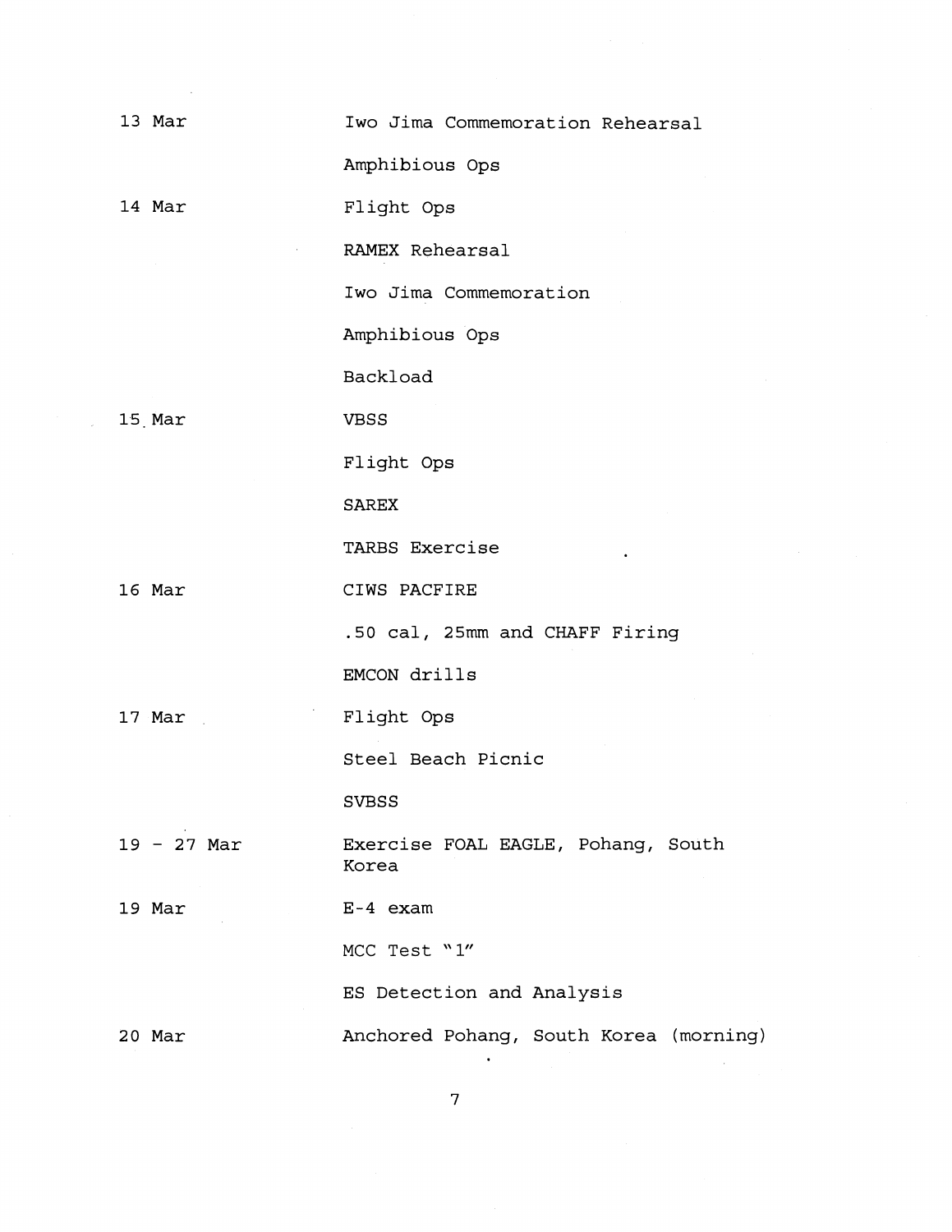### LCU Ops

21 Mar 22 Mar 23 Mar 24 Mar 25 Mar 26 Mar Moored Pohang, South Korea (Evening) Ice Breaker Social Pre-sail Commanding Officers gathering **MCC** Test '2" Underway enroute Sea Echelon Area Quiet Ship drill EMCON drill Amphibious Landing Rehearsal **MCC** Test **"3"**  AOA Defense Exercise ES Detection/Analysis Amphibious Landing Deceptive Lighting ES Detection/Analysis **MCC** Test '4" ESWS Marathon **MCC** Test "5" **MCC** Test "6" Flight Ops **PHOTOEX**  Anchored Pohang, South Korea Backload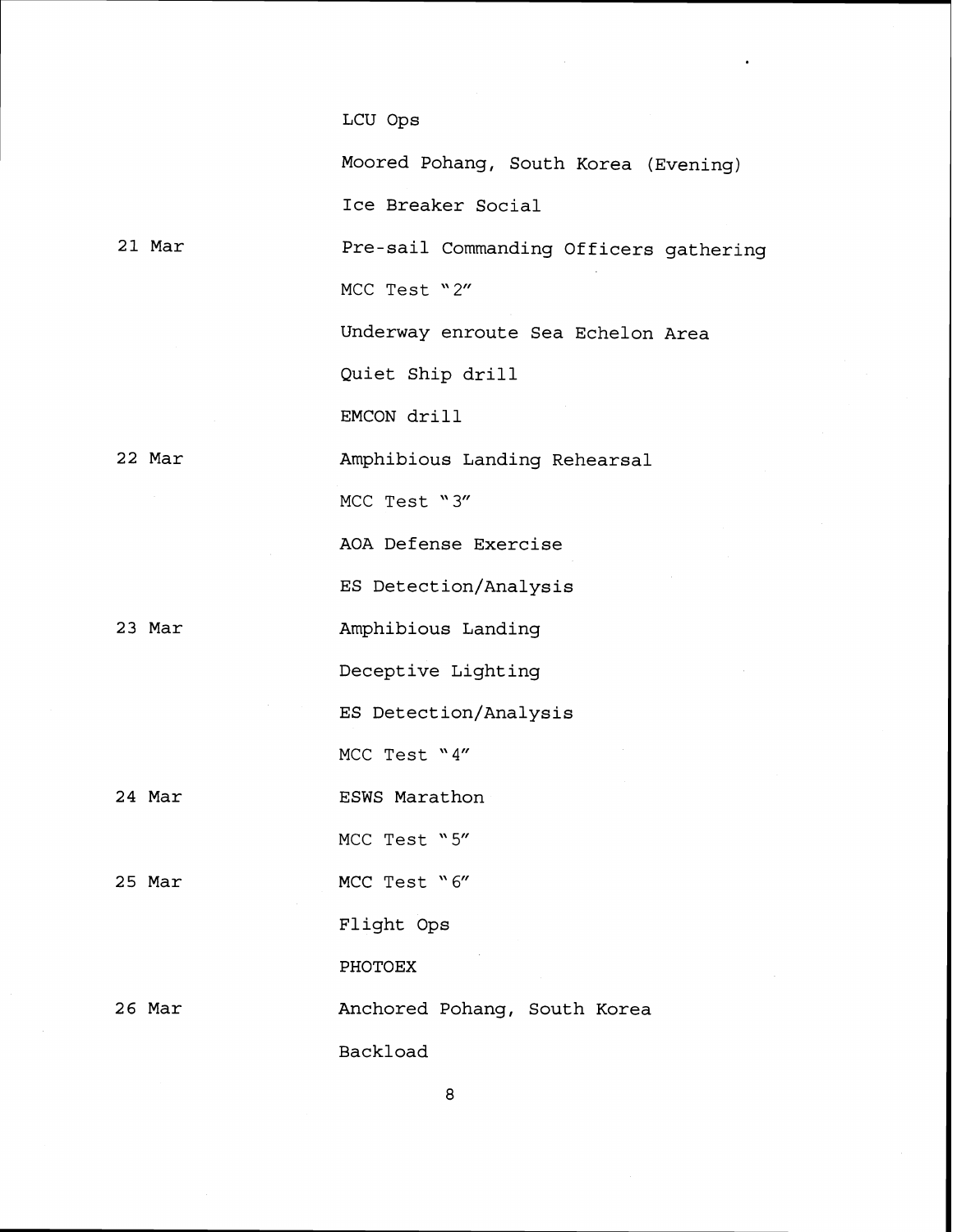## LCU Ops

27 Mar Underway enroute Sea Echelon Area Anchored Pohang, South Korea LCU Ops Complete Backload Flag Hoist Drill Underway enroute Okinawa, Japan 28 Mar - 10 Apr ARGEx/soCEX in the vicinity of Okinawa, Japan 28 Mar 29 Mar 30 Mar 31 Mar 1 Apr 2 Apr Underway Replenishment Flight Ops Flight Ops EMCON drills Ball Capping Ceremony Award Ceremony COBRA GOLD 02 Embarkation Meeting - USS ESSEX Flight Ops Gun shoot, Flight Deck LCU ops RAMEX Rehearsal Flight Ops CPO Birthday Dinner EMCON Drills

 $\mathbf{9}$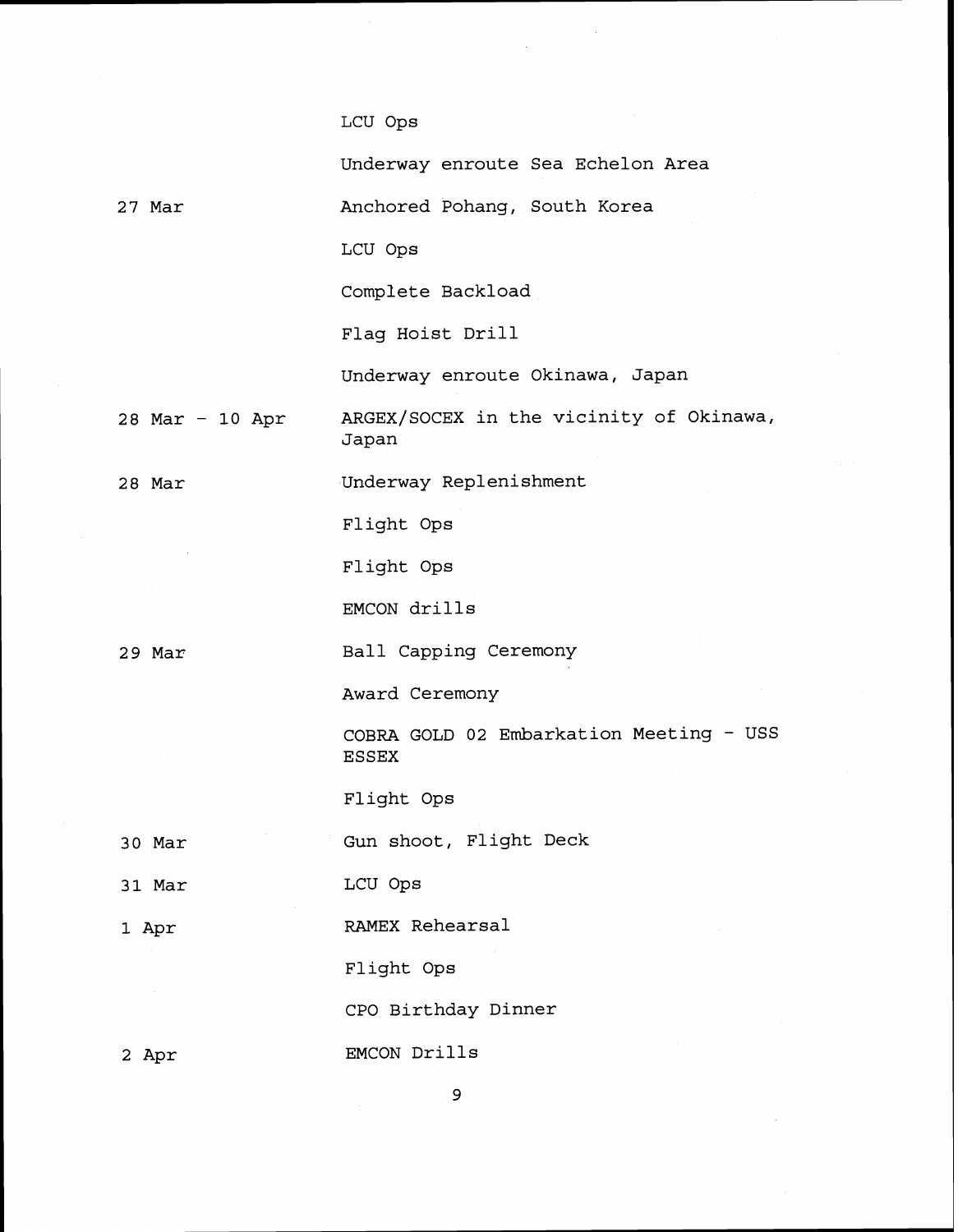| Flight Ops |  |
|------------|--|
|------------|--|

RAMEX Rehearsal

3 Apr RAMEX

Flight Ops

- 4 Apr Flight Ops
- 5 Apr PHOTOEX - Ship's Company and MSSG
- 9 Apr Amphibious Ops

Award Ceremony

- <sup>10</sup> 12 Apr Moored White Beach, Okinawa, Japan Reconfiguration
- <sup>11</sup> 13 Apr 3M Assist Visit
- <sup>12</sup> 13 Apr Underway enroute Sasebo, Japan
- 12 Apr Amphibious Ops
- 13 Apr 3M Assist Debrief

Amphibious Ops

Moored Sasebo, Japan

- <sup>13</sup> 17 Apr Upkeep Sasebo, Japan
- 18 Apr 6 May Exercise BALIKATAN
- 18 Apr Underway, enroute Manila, the Philippines

Amphibious Ops

ECC Drill

19 Apr USMC FANFIRE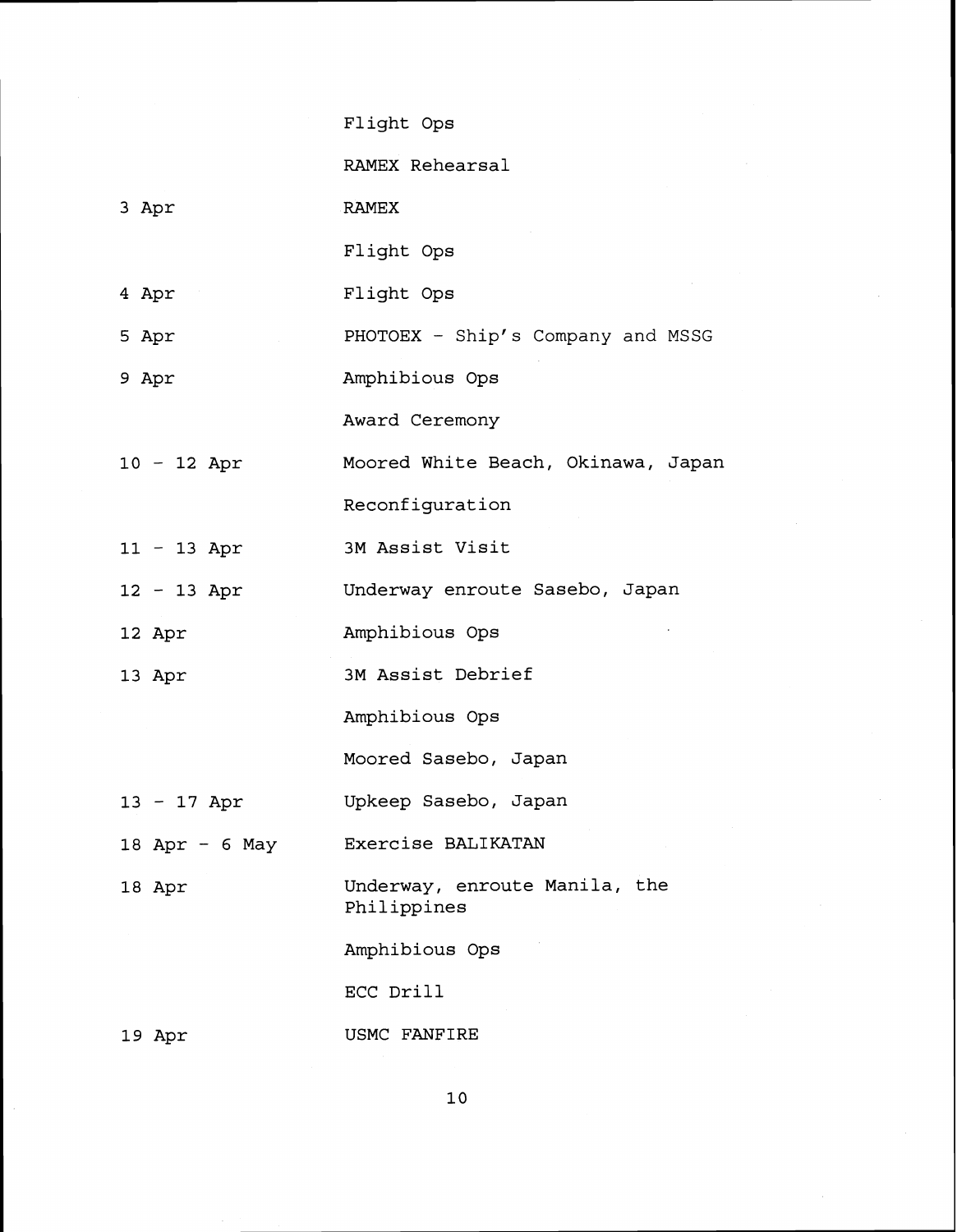BALIKATAN Brief

20 Apr Terrorism Training/Standdown USMC VBSS Take down 21 Apr Swim Call Retard Clock 22 Apr LCU ran aground Anchored Manila Bay, the Philippines 23 Apr Underway enroute Manila, the Philippines Man-the-Rails CSMP Scrub Onload of Filipino Navy personnel Opening Ceremony Inport Manila, the Philippines <sup>23</sup>- 29 Apr Cross Training between U.S. and Filipino Navy personnel 24 Apr Media Conference Smash and Crash drill Filipino Officer in Charge visits FORT 25 Apr **MCHENRY** Reception onboard FORT MCHENRY 29 Apr Underway enroute IVO Ternate, the Philippines LCU ops Army DLQs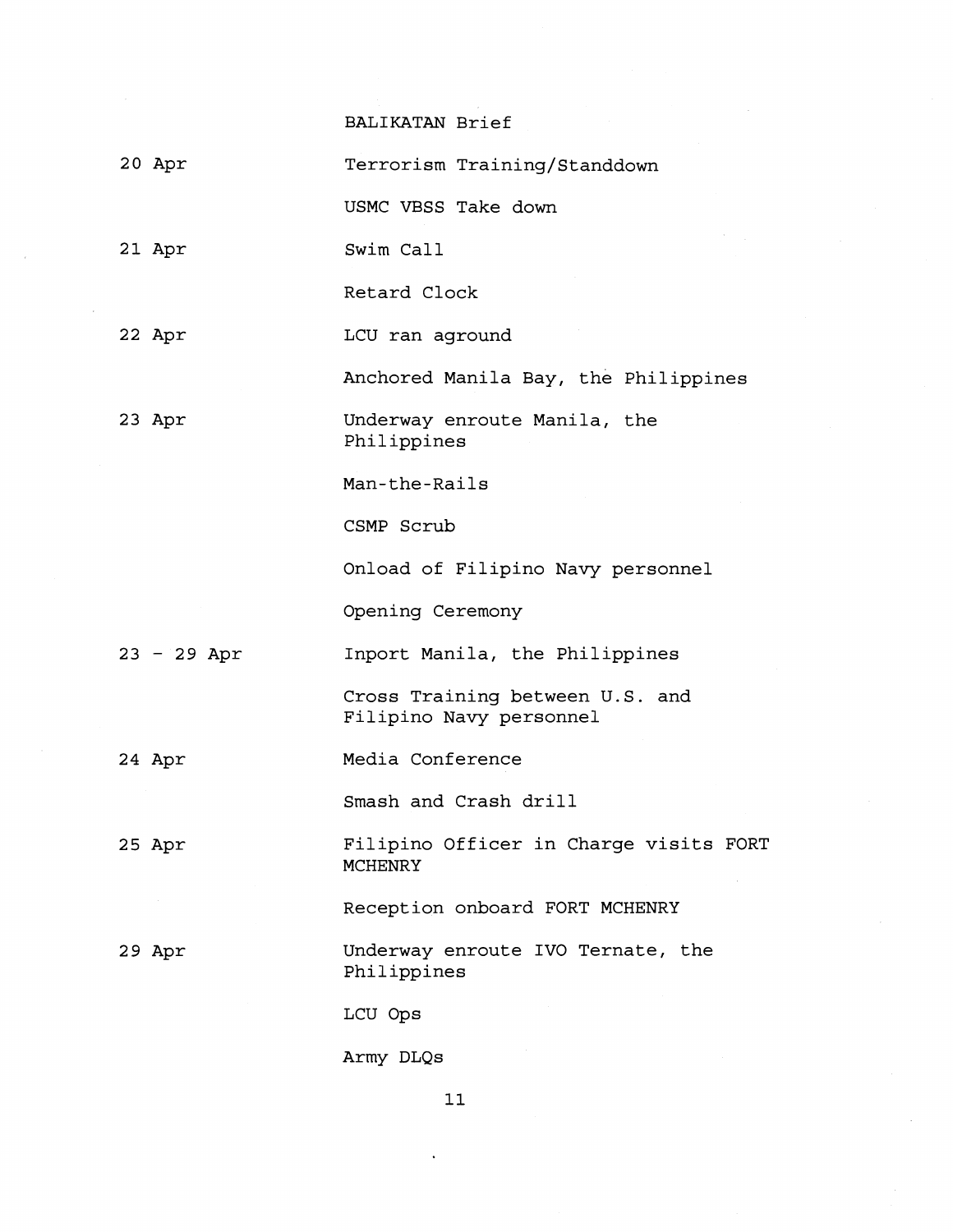| 29 Apr - 4 May  | Amphibious Exercises IVO Ternate, the<br>Philippines |
|-----------------|------------------------------------------------------|
| 30 Apr          | Flight Ops                                           |
|                 | LCU Ops                                              |
|                 | ITT Drill                                            |
|                 | Sunset DLQs                                          |
| $1 - 2$ May     | Amphibious Assault Rehearsal                         |
|                 | Flight Ops                                           |
|                 | AAV Ops                                              |
|                 | LCU Ops                                              |
| 3 May           | Amphibious Assault                                   |
|                 | AAV Ops                                              |
|                 | PHOTOEX                                              |
| $4 - 6$ May     | Moored Manila, the Philippines                       |
| $6$ May $\cdot$ | Underway enroute Pattaya, Thailand                   |
|                 | ECC Drill                                            |
| $6 - 28$ May    | Exercise COBRA GOLD 02                               |
| 7 May           | CIWS PACFIRE                                         |
|                 | Mass Casualty Drill                                  |
|                 | CMDCM Halton Farewell                                |
|                 | Flying Squad Drill                                   |
|                 | ECC Drill                                            |
| 8 May           | M-14 and Shotgun Gun Shoot                           |

 $\bar{\alpha}$ 

 $\mathbf{12}%$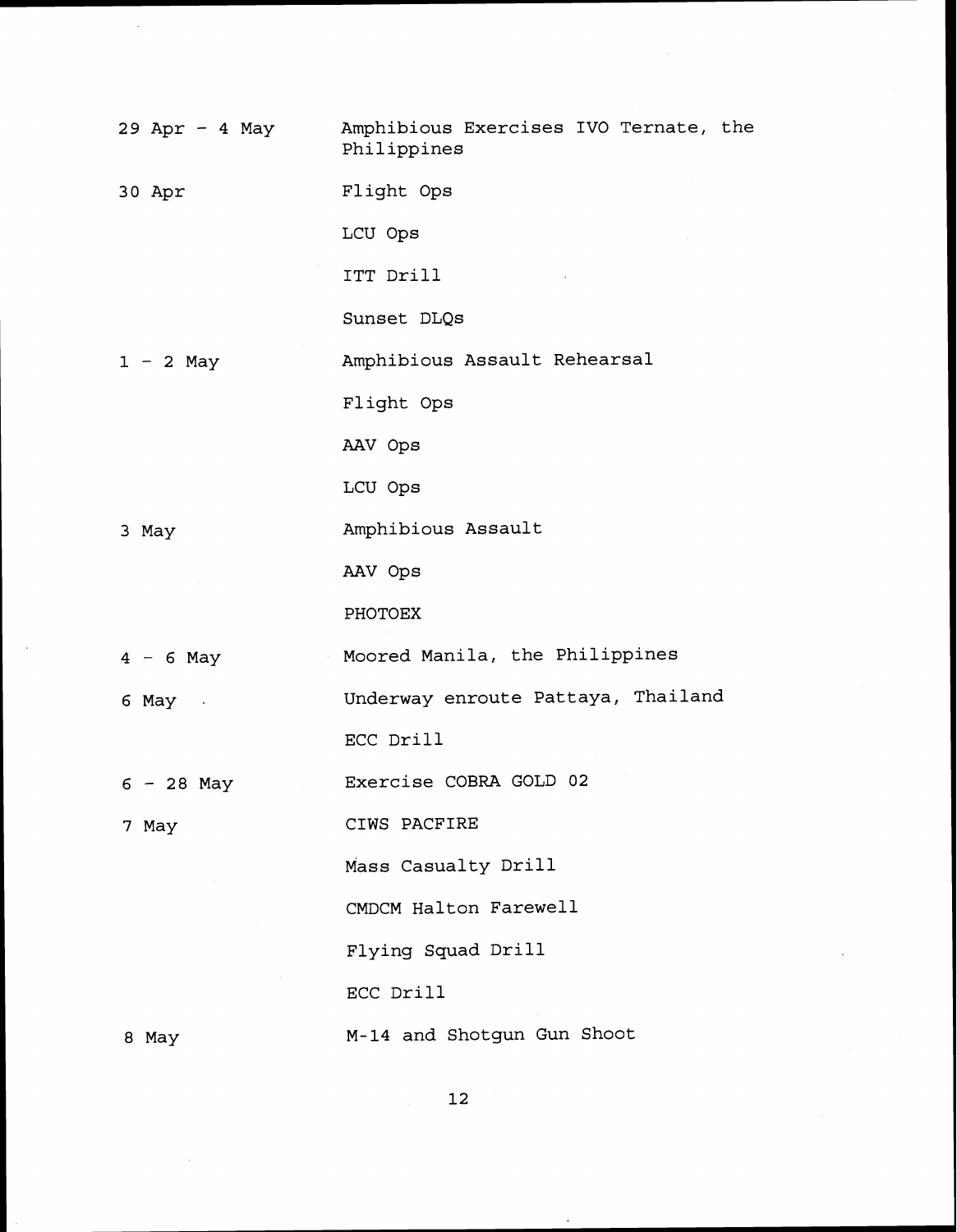|               | Steel Beach Picnic                                                      |
|---------------|-------------------------------------------------------------------------|
|               | Flying Squad Drill                                                      |
| 9 May         | MSFD                                                                    |
|               | Flying Squad Drill                                                      |
|               | ECC Drill                                                               |
| $10 - 14$ May | Anchored IVO Pattaya, Thailand                                          |
|               | Liberty at Pattaya, Thailand                                            |
| 10 May        | CMDCM(SW/AW) Boone relieve CMDCM(SW/AW)<br>Halton as FORT MCHENRY's CMC |
| $14 - 28$ May | Cross Training wit Thai personnel                                       |
| 14 May        | Underway enroute Sattahip, Thailand                                     |
|               | Anchored IVO Sattahip, Thailand                                         |
| 15 May        | LCU Ops                                                                 |
| 16 May        | LCU Ops                                                                 |
|               | LCPL Ops                                                                |
|               | Flight Ops                                                              |
| 17 May        | LCU Ops                                                                 |
|               | Small boat Ops                                                          |
|               | NEO Walk through                                                        |
| 18 May        | LCAC Safety Standdown                                                   |
| 19 May        | LCU Ops                                                                 |
|               | LCAC Ops                                                                |
|               | Stores onload                                                           |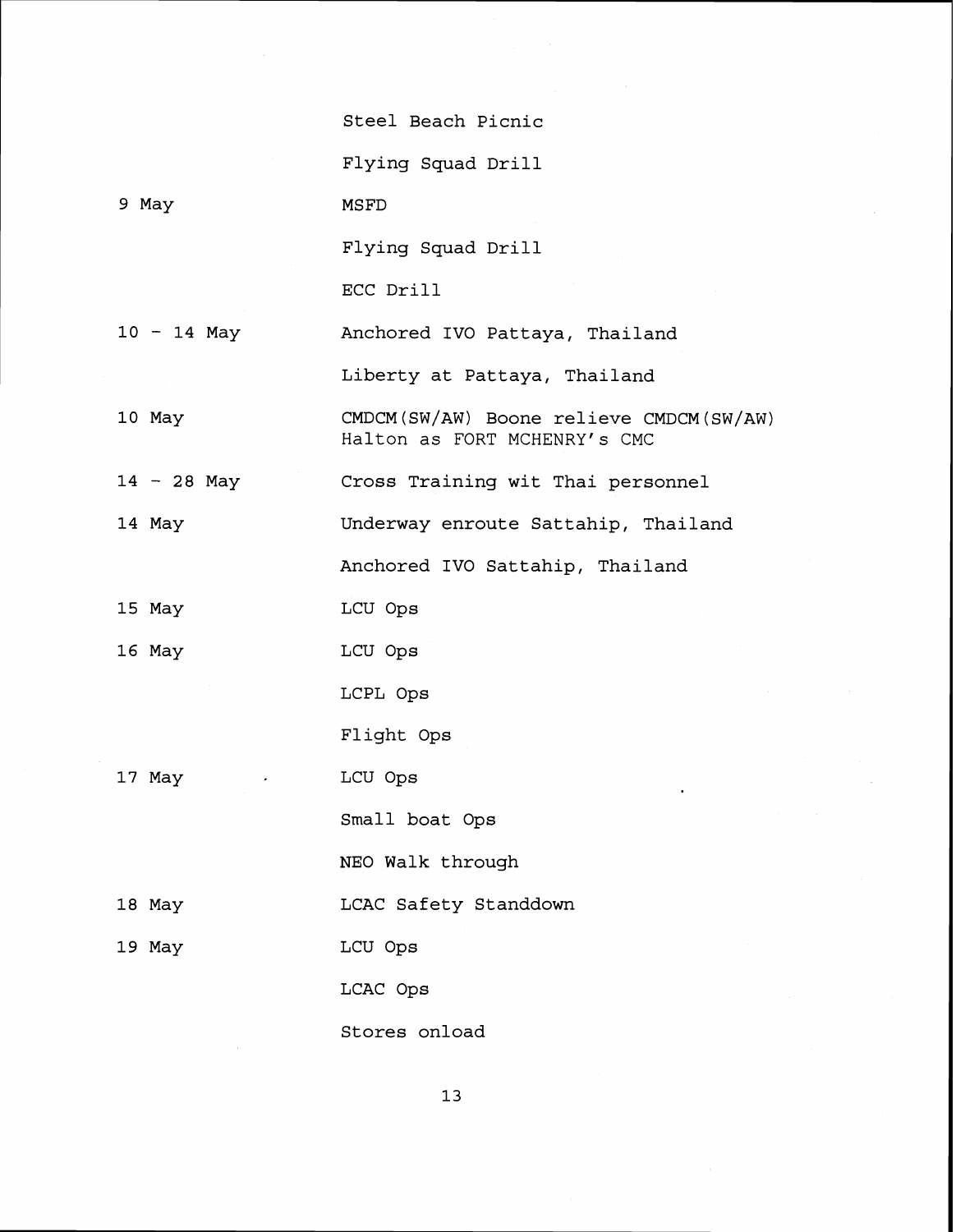| 20 May          | LCU Ops                                |
|-----------------|----------------------------------------|
|                 | LCAC Ops                               |
|                 | Small Boat Ops                         |
| 21 May          | AAV Ops<br>Small Boat Ops              |
|                 | AAV Ops                                |
|                 | Helo Crash Drill                       |
| 22 May          | Underway Replenishment with USNS PECOS |
| 23 May          | PHOTOEX                                |
|                 | DC Standdown                           |
|                 | Flight Ops                             |
|                 | Class Alpha Fire Drill                 |
| 24 May          | Flight Ops                             |
|                 | NEO EX                                 |
| 25 May          | Flight Ops                             |
|                 | <b>NEO</b>                             |
| 26 May          | AAV Ops                                |
|                 | LCU Ops                                |
| 27 May          | AAV Ops                                |
|                 | VBSS with MPS GOPHER STATE             |
| 28 May - 3 June | Enroute Hong Kong                      |
| 28 May          | LCU Ops                                |
|                 | AAV Ops                                |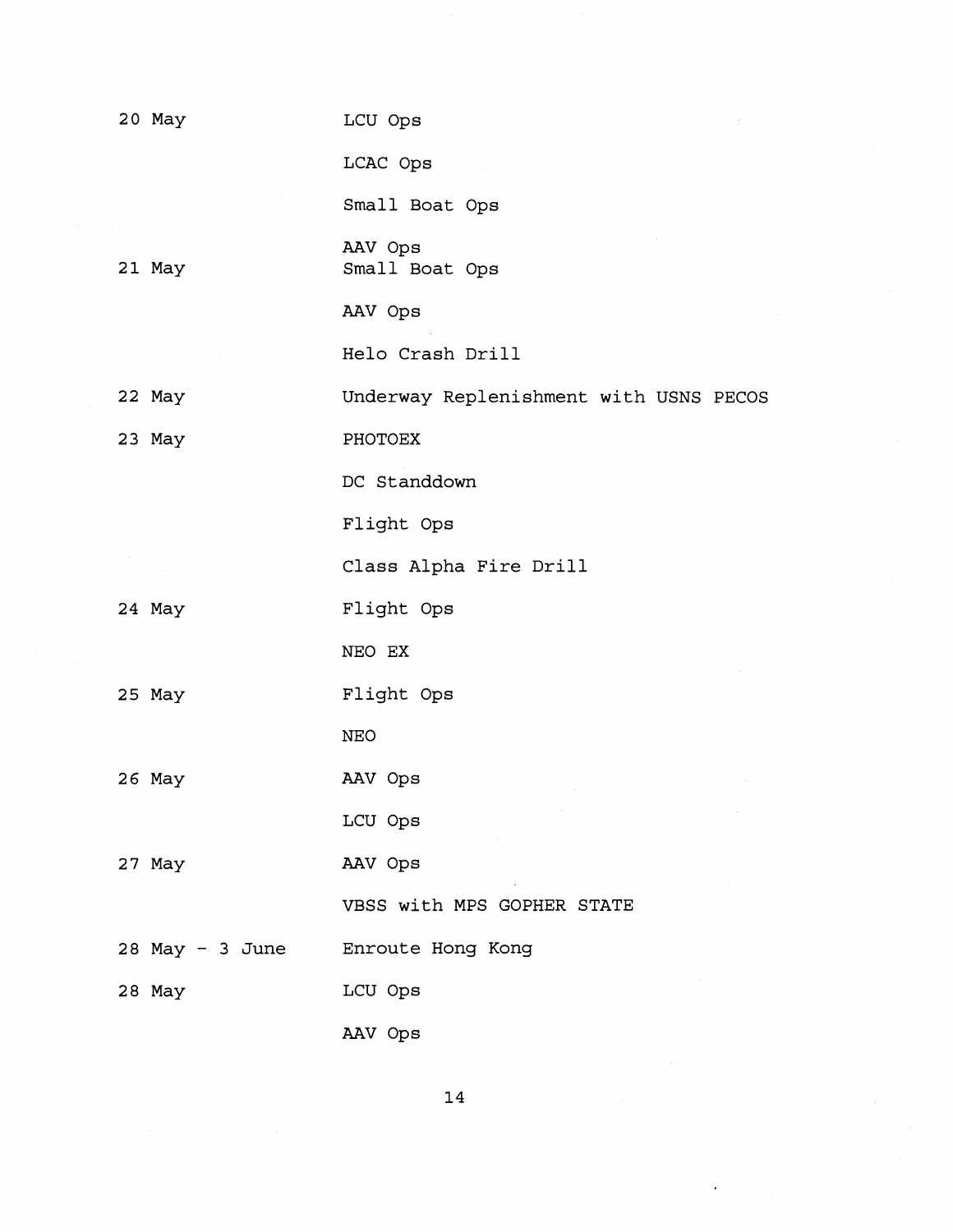| 29 May        | Command Assessment Survey                                   |
|---------------|-------------------------------------------------------------|
|               | EMCON Drill                                                 |
|               |                                                             |
|               | Award Ceremony                                              |
| 30 May        | Small Arms Shoot                                            |
|               | Flight Ops                                                  |
|               | CIWS PACFIRE                                                |
|               | Fast Rope Drill                                             |
|               | Deceptive Lighting Drill                                    |
| 1 Jun         | <b>FAMFIRE</b>                                              |
| $2$ Jun       | Steel Beach Picnic                                          |
| $3 - 8$ Jun   | Anchored IVO Hong Kong                                      |
|               | Liberty Hong Kong                                           |
| 8 Jun         | Diverted to Singapore for Operation<br><b>BEVEL EXPRESS</b> |
| $8 - 13$ Jun  | Underway enroute Singapore                                  |
| 11 Jun        | CIWS PACFIRE                                                |
|               | Flight Ops                                                  |
|               | <b>ELVA</b>                                                 |
| 12 Jun        | CBD-R Drill                                                 |
|               |                                                             |
| $13 - 17$ Jun | Moored Changi, Singapore                                    |
|               | Reconfiguration                                             |
| $13$ Jun      | Reconfiguration                                             |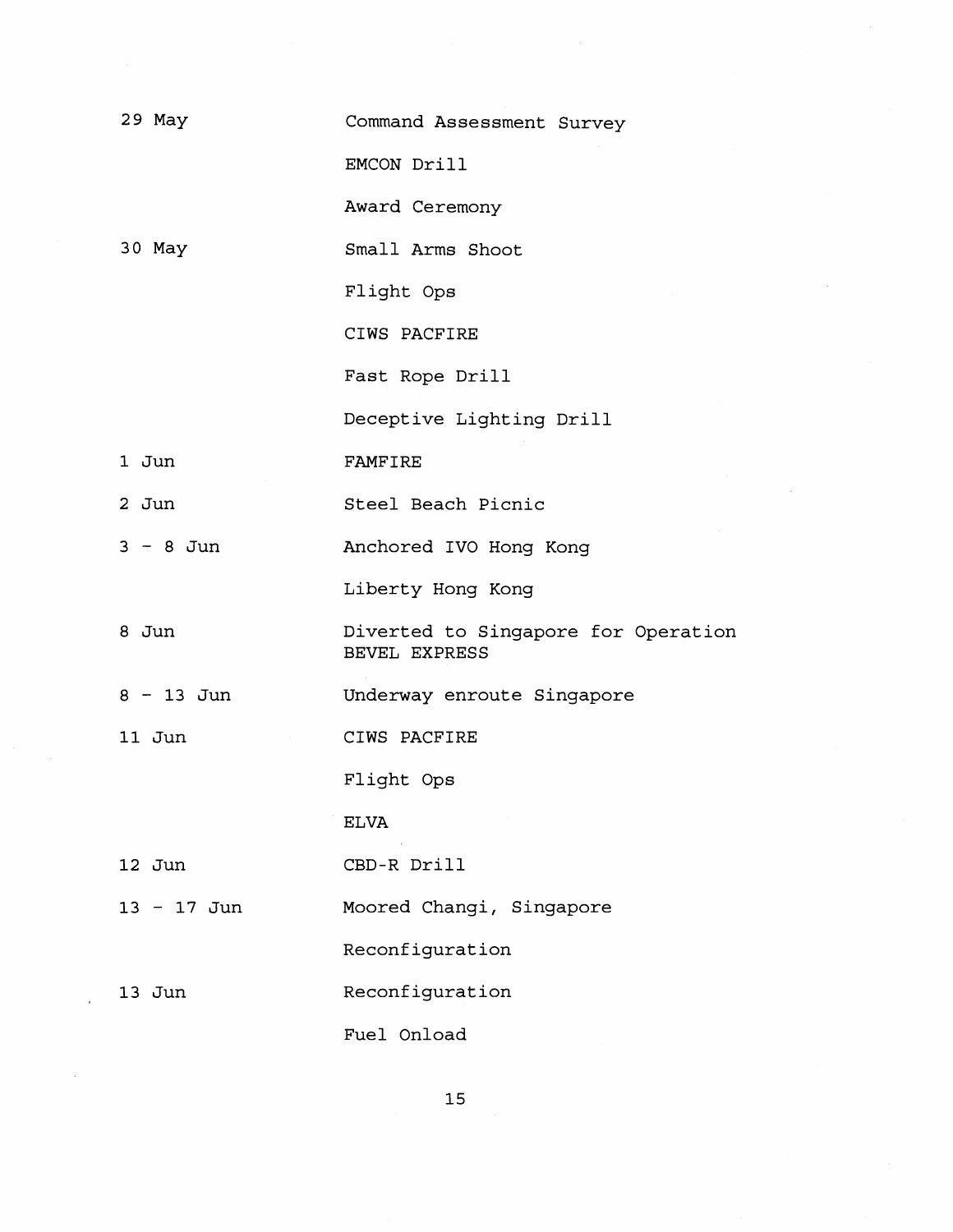| 14 Jun         | Frocking Ceremony                                           |
|----------------|-------------------------------------------------------------|
| $17 - 22$ Jun  | Underway enroute White Beach, Okinawa,<br>Japan             |
| 17 Jun         | Hospital Corpsman 104 <sup>th</sup> Birthday<br>Celebration |
| 18 Jun         | Trend 1B MPDE                                               |
| $20$ Jun       | Martial Art Training                                        |
|                | Flashing light drill                                        |
| $21$ Jun       | MSFD                                                        |
|                | NIXIE Stream                                                |
| $22 - 24$ Jun  | Inport White Beach, Okinawa, Japan                          |
|                | Reconfiguration                                             |
| 22 Jun         | Flight Ops                                                  |
|                | LCU Ops                                                     |
|                | Moored White Beach, Okinawa, Japan                          |
| $23$ Jun       | Onload 3rd MEF                                              |
| $24 - 25$ Jun  | Underway enroute Sasebo, Japan                              |
| 25 Jun         | Moored Sasebo, Japan                                        |
| 25 - 28 Jun    | Inport Sasebo, Japan                                        |
| 28 Jun - 3 Jul | Underway enroute Pusan, South Korea                         |
|                | Exercise NEPTUNE THUNDER                                    |
| $28$ Jun       | LCU Ops                                                     |
| 28 - 29 Jun    | Inport Pusan, South Korea                                   |
|                | Army Onload                                                 |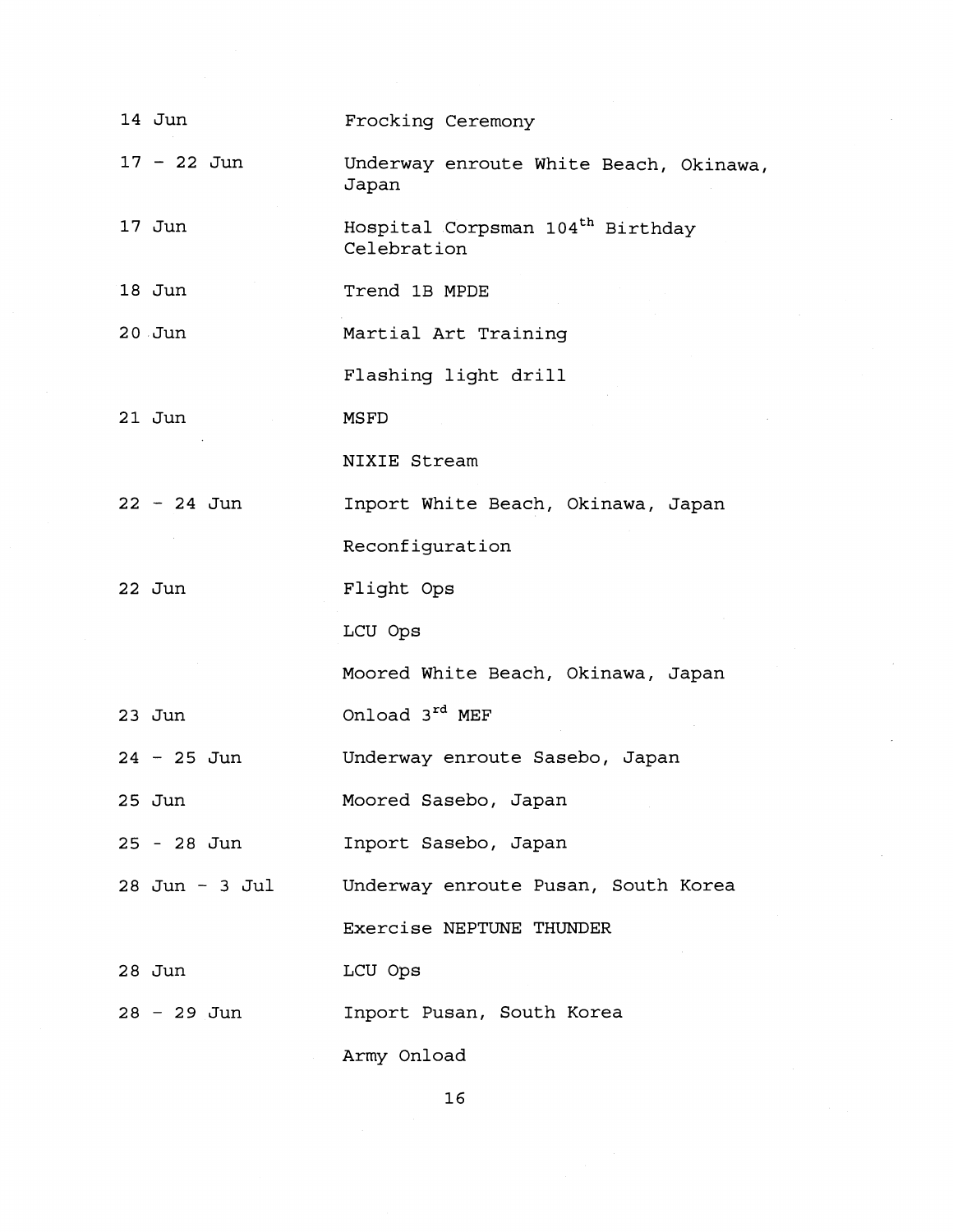| $29$ Jun           | Rear Admiral Ruehe, CTF76, visits FORT<br>MCHENRY |
|--------------------|---------------------------------------------------|
|                    | Reception onboard USS FORT MCHENRY                |
| $30$ Jun - $3$ Jul | Underway enroute Vladivostok, Russia              |
| $2$ Jul            | MSFD                                              |
|                    | USMC Martial Art Rehearsal                        |
| $3 - 5$ Jul        | Inport Vladivostok, Russia                        |
| 3 Jul              | Man the Rail                                      |
|                    | Welcome Ceremony                                  |
|                    | Media Tour                                        |
|                    | Russian PACFLT tours ship                         |
|                    | Rehearsal for Wreath Laying Ceremony              |
|                    | USMC Static/Martial Arts Demonstration            |
|                    | Friendship Light                                  |
| $4$ Jul            | Wreath Laying Ceremony                            |
|                    | Russian Sailor Visit                              |
|                    | Medical Personnel Exchange Visit                  |
|                    | Navy Personnel Tour Russian Ships                 |
|                    | Reception onboard USS CHANCELLORSVILLE<br>(CG 62) |
| 5 Jul              | Farewell Ceremony                                 |
|                    | Man the Rail                                      |
| $5$ Jul - 8 Jul    | Underway enroute Pusan, South Korea               |
| 8 Jul              | Inport Pusan, South Korea                         |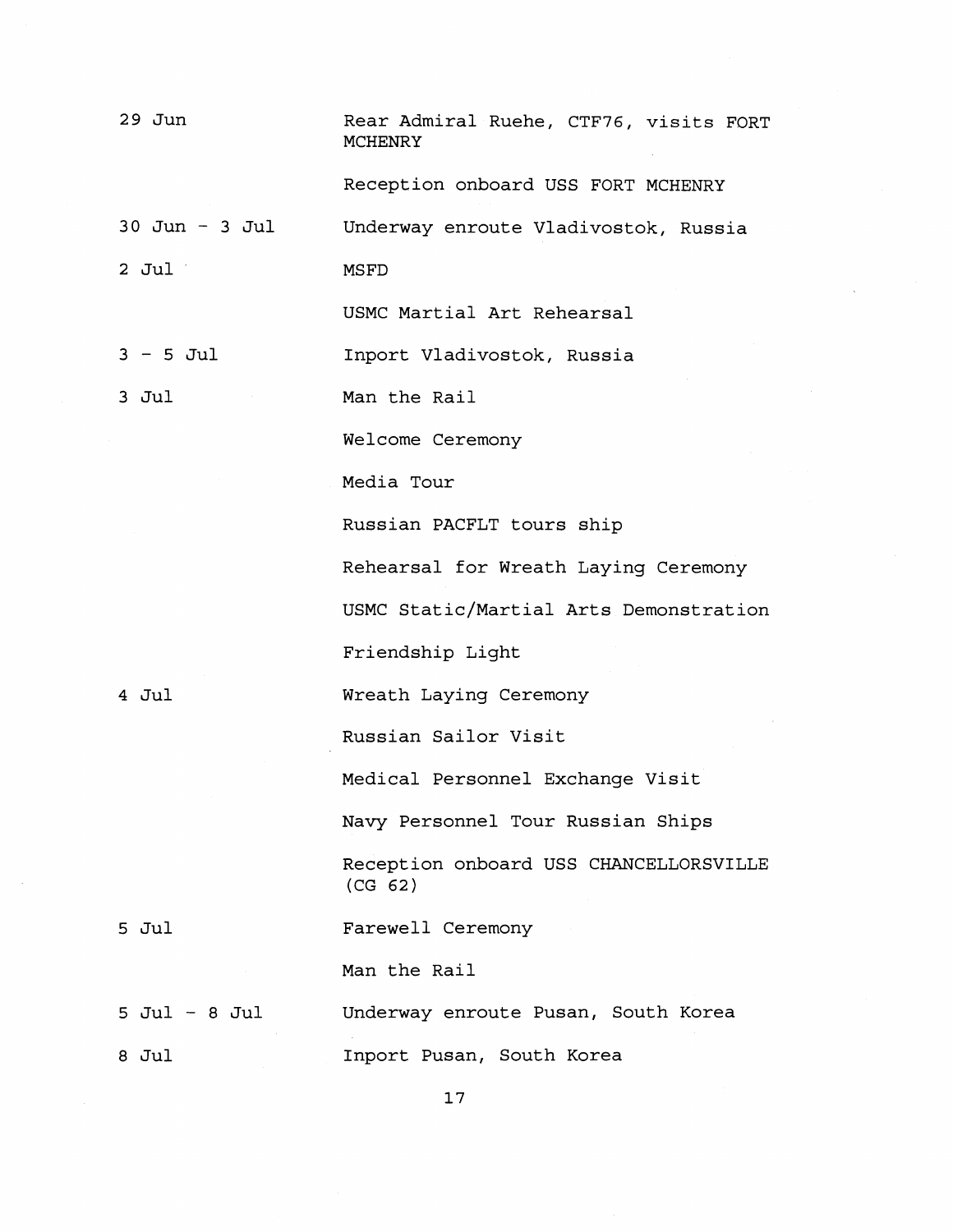### Off -load

Underway enroute Sasebo, Japan

- **<sup>8</sup> 15** Jul Inport Sasebo, Japan
- **15** Jul FORT MCHENRY sortie to Anchorage **39**  due to Typhoon
- <sup>16</sup> **17** Jul Anchored IVO Sasebo, Japan Underway enroute White Beach, Okinawa, Japan
- **17** Jul LCU ops

Underway enroute Basilan, the Philippines

- **<sup>17</sup> 24** Jul Operation ENDURING FREEDOM - the Philippines
- **18** Jul At-sea Fire Party Drill
- . **19** Jul Ribbon Cutting Ceremony, Female Lounge

**2 0** Jul Helo Crash and Smash Drill

Flight Ops

NVG Flight Ops

- **<sup>21</sup> 24** Jul Backload IVO Basilan, the Philippines
- **<sup>24</sup>** 26 Jul Underway enroute White Beach, Okinawa, the Philippines
- **25** Jul **.50** cal/M-16 gun shoot

Rescue and Assistance Drill

26 Jul Inport White Beach, Okinawa, Japan

Off -load

Underway enroute Sasebo, Japan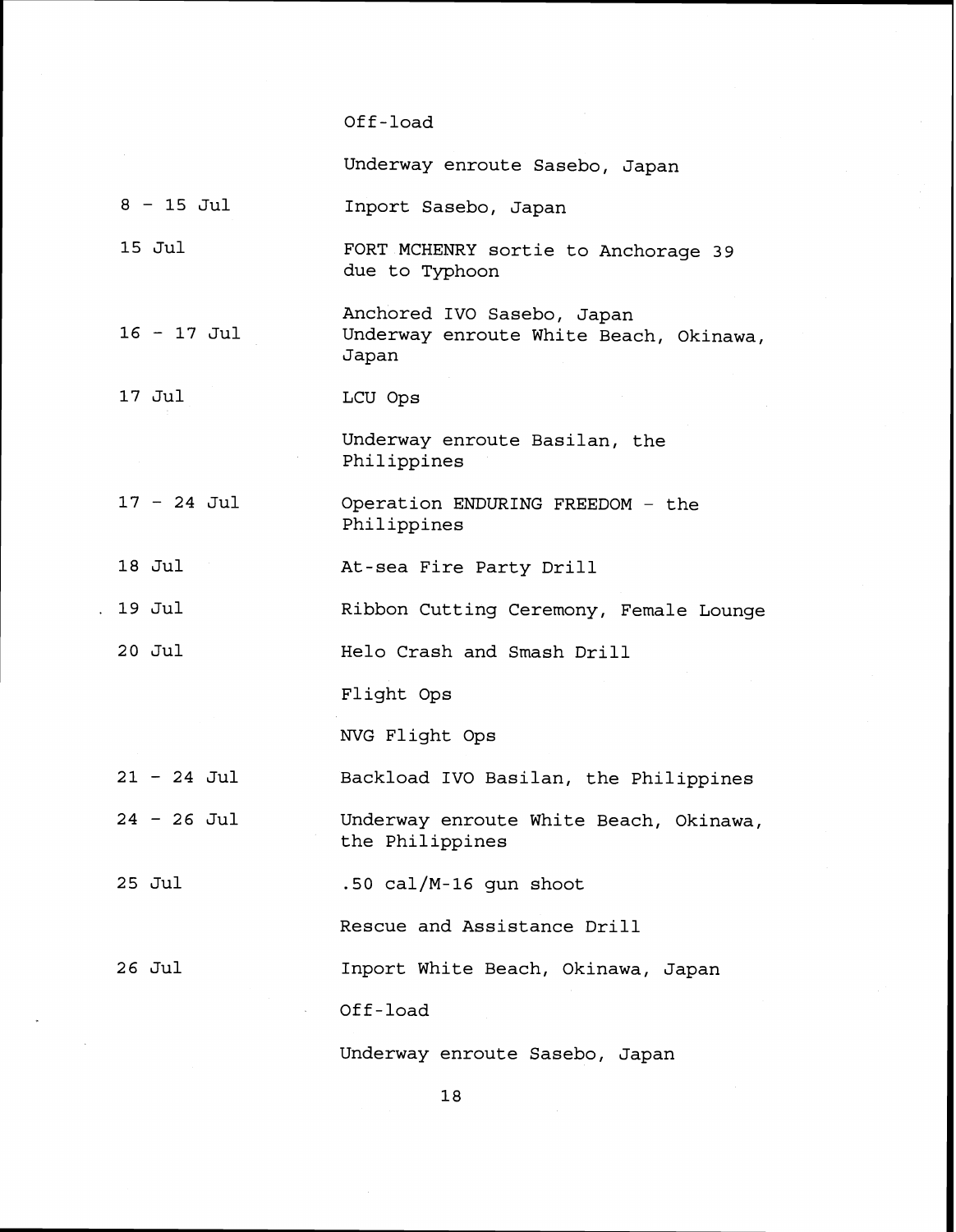| 27 Jul - 6 Sep           | Inport Sasebo, Japan                |
|--------------------------|-------------------------------------|
| $27$ Jul                 | Moored Sasebo, Japan                |
| 27 Jul - 4 Aug Standdown |                                     |
| 5 Aug - 9 Aug            | 3M BLA                              |
|                          | SMI                                 |
| 5 Aug<br>7 Aug           | 3M BLA/SMI In-brief<br>SMI In-brief |
| 8 Aug                    | Berthing Barge Tour                 |
|                          | Dry-dock Tour                       |
| 9 Aug                    | 3M BLA/SMI Out-brief                |
|                          | SRF Work Definition for DSRA        |
| 13 Aug                   | SRF Tour with Port Engineer         |
| 15 Aug                   | PACE onload                         |
| 19 Aug                   | Force Protection Review In-brief    |
|                          | PACE enrollment/registration        |
|                          | PRT Weigh-in                        |
| 26 Aug                   | DSRA Survival Meeting               |
| 27 Aug                   | SRTT Boat Crew and SAR Swim         |
|                          | Ball Cap Ceremony                   |
| $29$ Aug                 | PRT                                 |
|                          | Ship's Picnic                       |
| $30$ Aug                 | SM1(SW/AW)<br>s retirement ceremony |
|                          | Stores onload                       |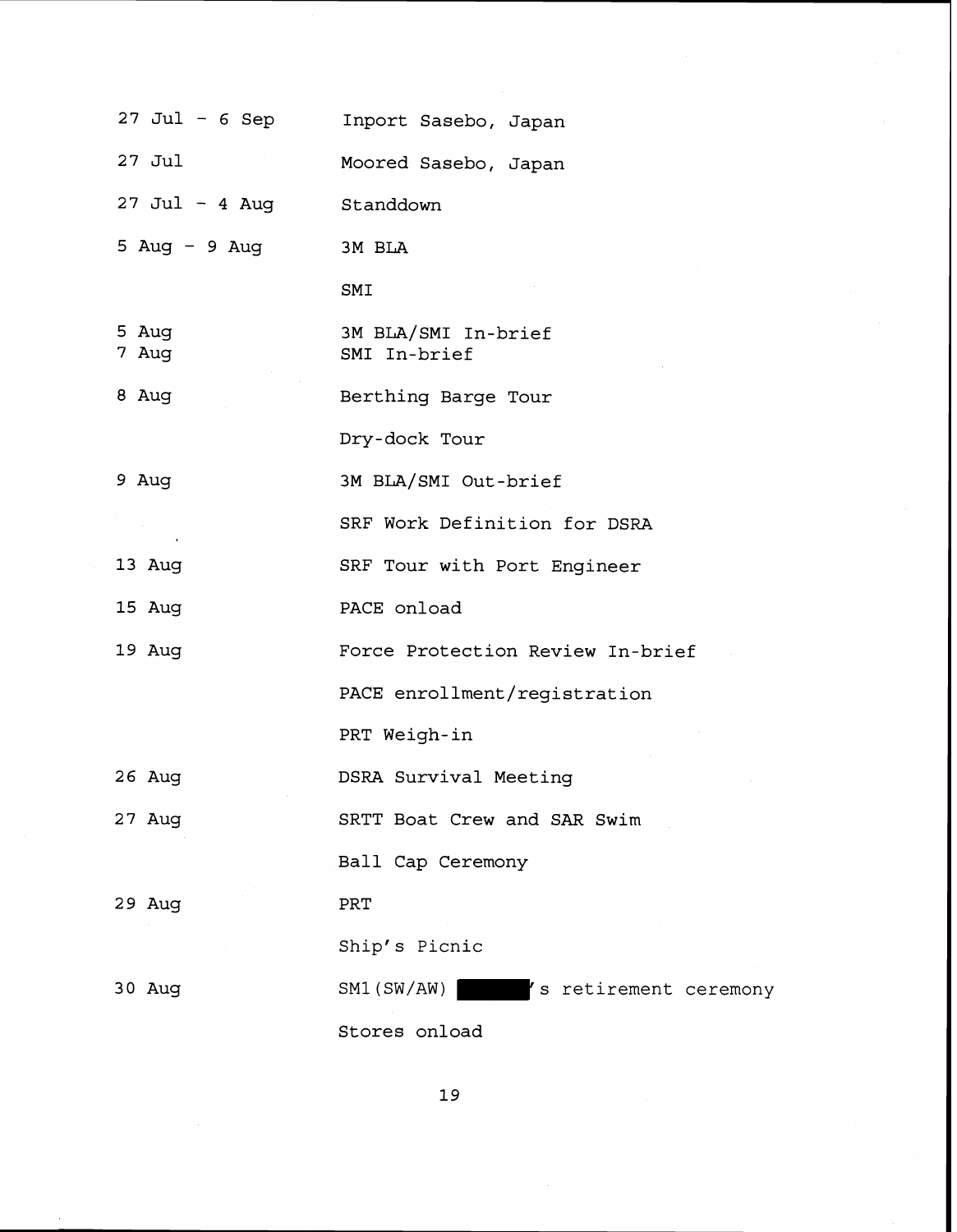| 3 Sep        | Fast Cruise                          |
|--------------|--------------------------------------|
|              | Man Overboard                        |
|              | Abandon Ship Drill                   |
|              | AST In-brief                         |
| 5 Sep        | $E-6$ Exam                           |
| $6 - 27$ Sep | Underway, enroute IVO Okinawa, Japan |
|              | AST                                  |
|              | Blue/Green Work-up                   |
|              | SOCEX/ARGEX                          |
| 6 Sep        | LCU Ops                              |
| 7 Sep        | LCAC Ops                             |
|              | LCU Ops                              |
| $7 - 10$ Sep | Moored, White Beach, Okinawa, Japan  |
|              | Onload                               |
| 8 Sep        | LCAC Ops                             |
| 10 Sep       | LCU Ops                              |
|              | LCAC Ops                             |
|              | Mass Casualty Drill                  |
|              | CRRC Ops                             |
|              | MSFD                                 |
| 11 Sep       | LCU/LCAC/LARC Ops                    |
|              | RHIB Launch and Recovery             |
|              | Mass Casualty Drill                  |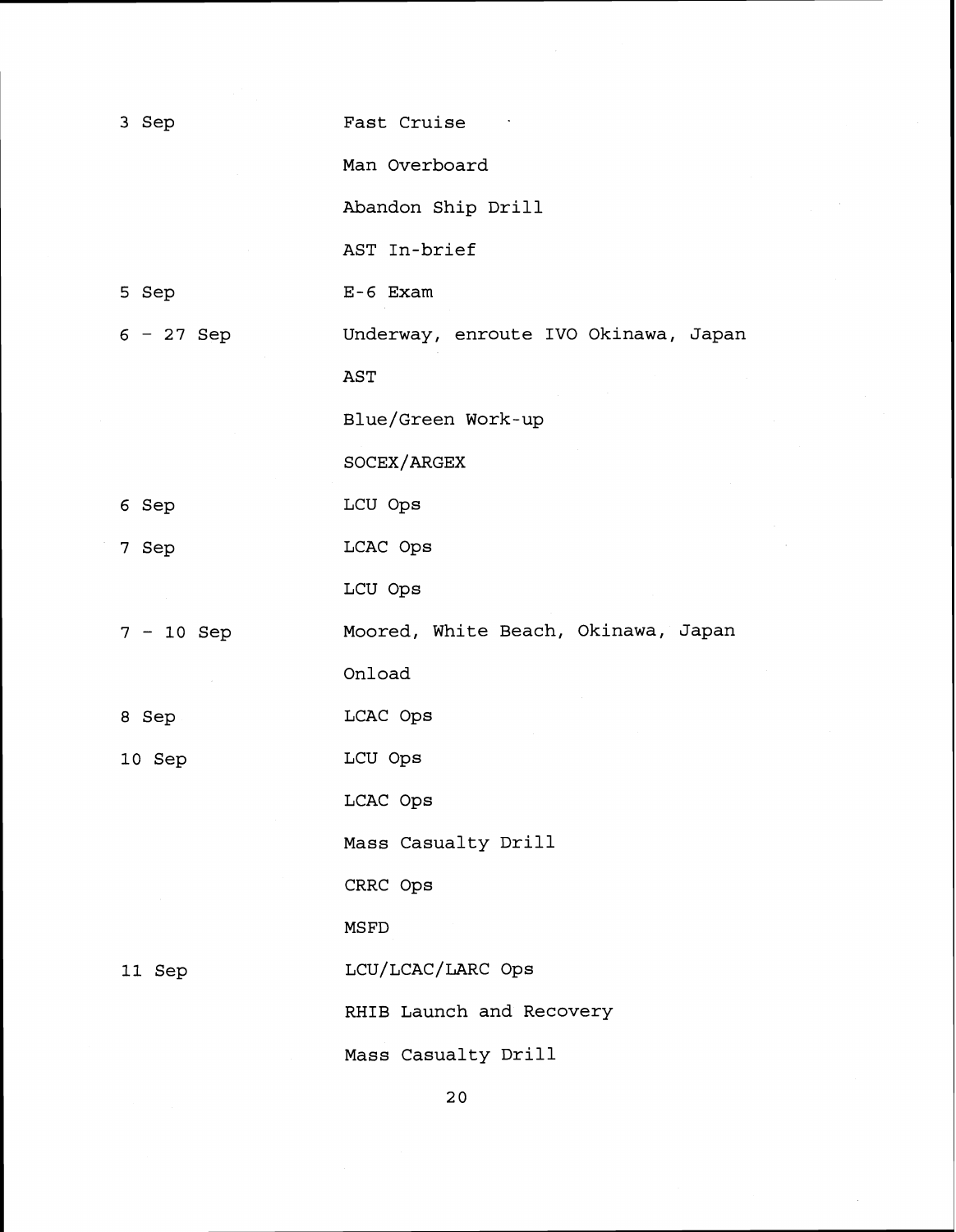|        | Helo Cast Training          |
|--------|-----------------------------|
|        | <b>HVBSS</b>                |
|        | 9/11 Commemoration Ceremony |
|        | AAV Ops                     |
|        | <b>MSFD</b>                 |
|        | Engineering Drill           |
| 12 Sep | $E-5$ Exam                  |
|        | LCU/LARC/AAV Ops            |
|        | Flight Ops                  |
|        | Helo IED Drill              |
| 13 Sep | Small Arms shoot            |
|        | Mass Casualty Drill         |
|        | <b>DATF</b>                 |
|        | Night LCU Ops               |
|        | Engineering drill           |
| 16 Sep | CPO Frocking Ceremony       |
|        | Engineering Drill           |
| 17 Sep | Flight Ops                  |
| 19 Sep | $E-4$ Exam                  |
|        | DSRA Meeting                |
|        | DATF - Air DTE              |
|        | Engineering Drill           |
| 20 Sep | MSFD                        |

13

16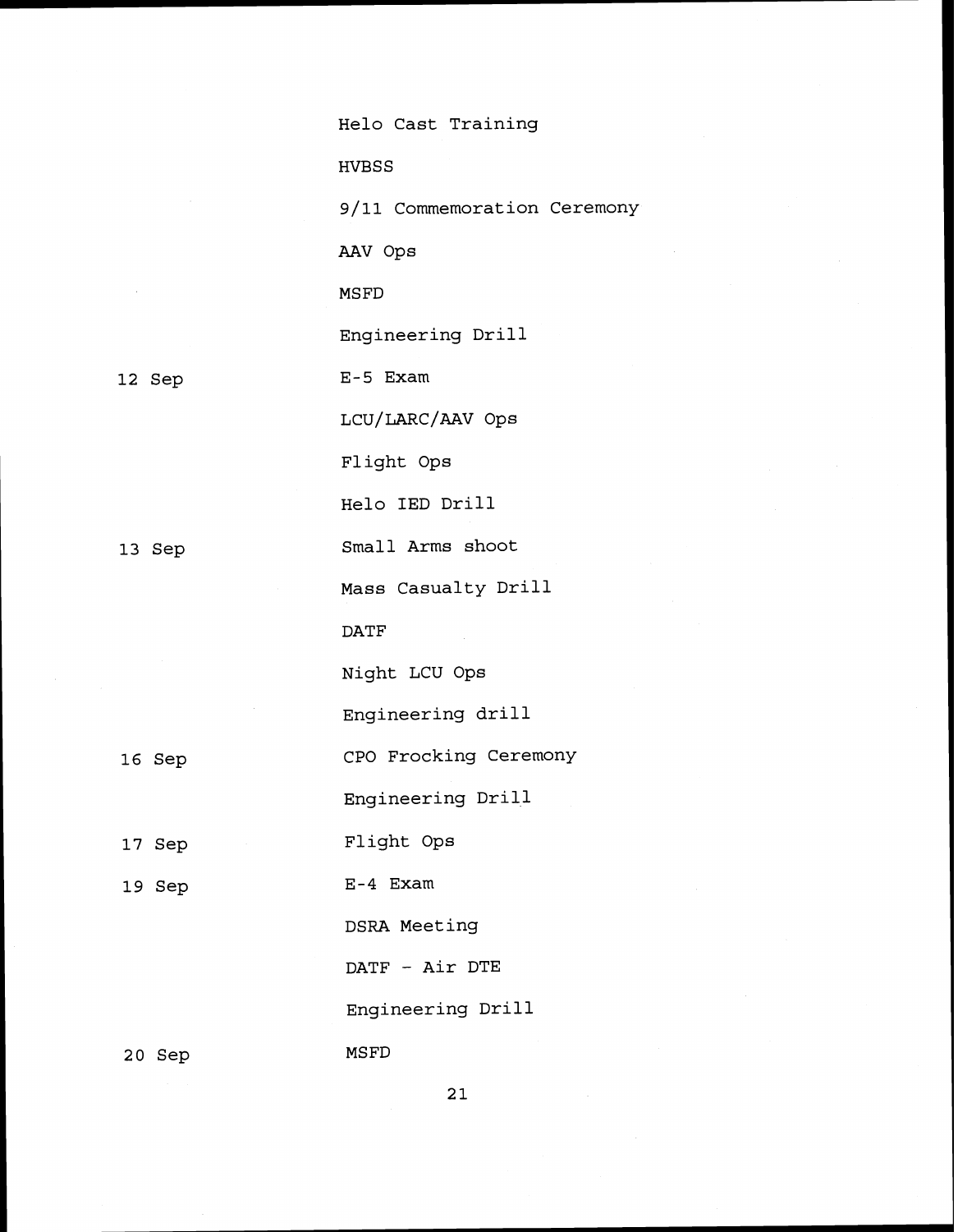| 21 Sep        | MSFD                               |
|---------------|------------------------------------|
|               | Small Arms Shoot                   |
|               | Engineering Drills                 |
| 22 Sep        | Flight Ops                         |
|               | CO's Call E-4 and below            |
|               | $CO's$ Call E-5 and E-6            |
|               | CO's Call with Junior Officer      |
| 23 Sep        | Flight Ops                         |
|               | Ball Cap Ceremony                  |
| 24 Sep        | Flight Ops                         |
| 25 Sep        | CIWS Ammo Download Mount 24        |
|               | Flight Ops                         |
|               | Small Arms Shoot                   |
|               | Ice Cream Social                   |
| $26 - 27$ Sep | Inport White Beach, Okinawa, Japan |
| 26 Sep        | Ball Cap Ceremony                  |
|               | Offload                            |
| 27 Sep        | Underway enroute Sasebo, Japan     |
|               | Ammo staging                       |
|               | Safety Standdown                   |
| 28 Sep        | Anchored IVO Sasebo, Japan         |
|               | Ammo Offload                       |
|               | Moored Akasaki Pier, Sasebo, Japan |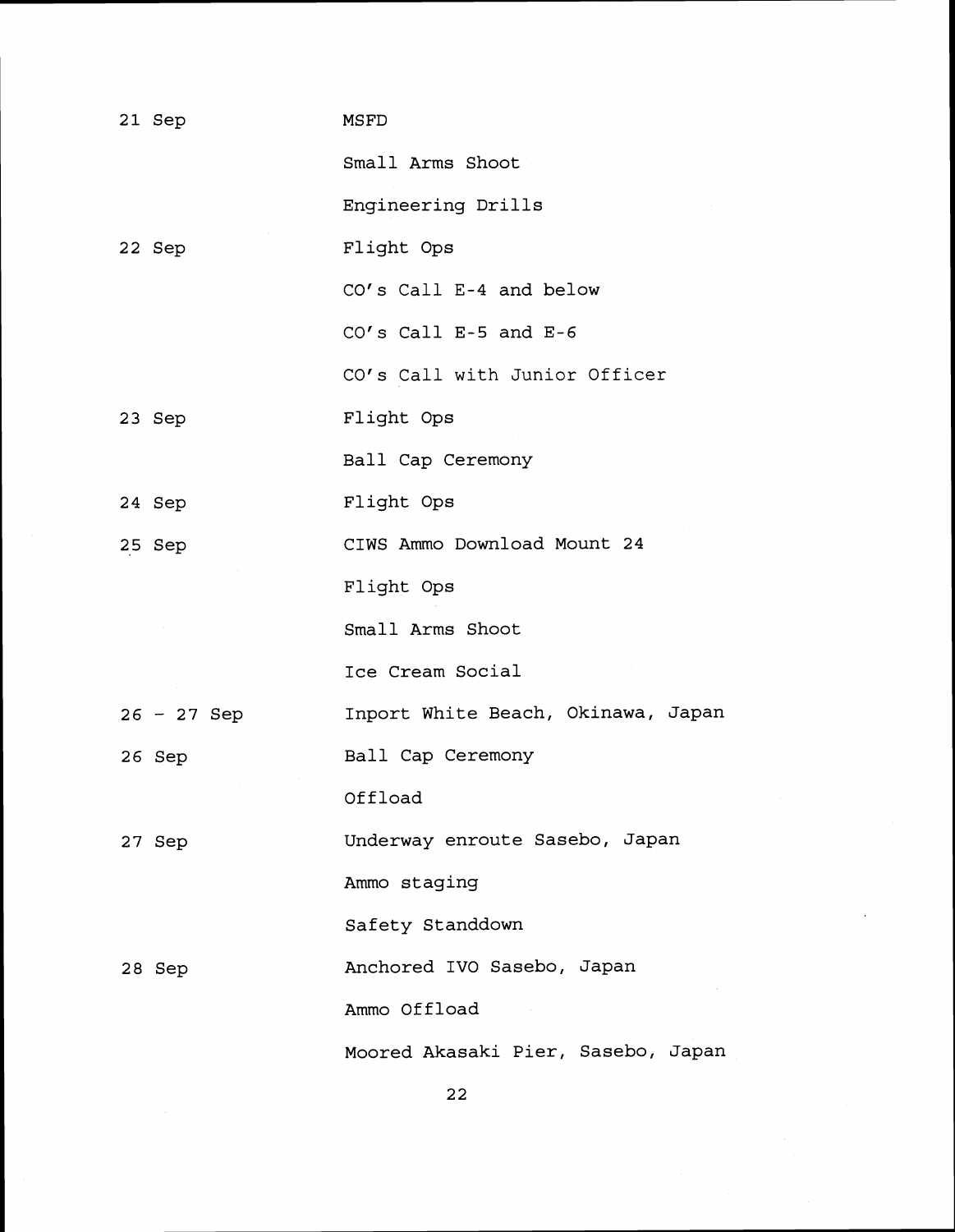| 28 Sep - 1 Oct   | Defueling                                                            |
|------------------|----------------------------------------------------------------------|
|                  | Stores offload                                                       |
| $1 - 3$ Oct      | Berthing Move to Berthing Barge                                      |
| 1 Oct            | Deadstick to Pier India 6                                            |
|                  | Docking Conference                                                   |
| 2 Oct            | SPAWAR In-brief                                                      |
| 4 Oct            | Dead stick move to Dry Dock 2                                        |
| $4$ Oct - 22 Nov | <b>DSRA</b>                                                          |
| 7 Oct            | All Enlisted Hands Call with Fleet<br>Master Chief                   |
| 11 Oct           | Award Ceremony                                                       |
| 18 Oct           | Rear Admiral Ruehe, CTF76, visits FORT<br>MCHENRY and Berthing Barge |
| 19 Oct           | Commanding Officer, ACU-5 visits FORT<br><b>MCHENRY</b>              |
| 31 Oct           | 's Commission Ceremony<br>$\text{FCC}(\text{SW})$<br>Rehearsal       |
| 1 Nov            | 's Commission Ceremony<br>FCC(SW)                                    |
| 4 Nov            | JUNEAU's Commanding Officer tours FORT<br>MCHENRY and Dry Dock       |
| $8 - 12$ Nov     | SIPRNET Down                                                         |
| 19 Nov           | Undocking Conference                                                 |
| 21 Nov           | Aviation Assists In-brief                                            |
|                  | FPEX Meeting                                                         |
| 22 Nov           | Undocking                                                            |

 $\ddot{\phantom{0}}$